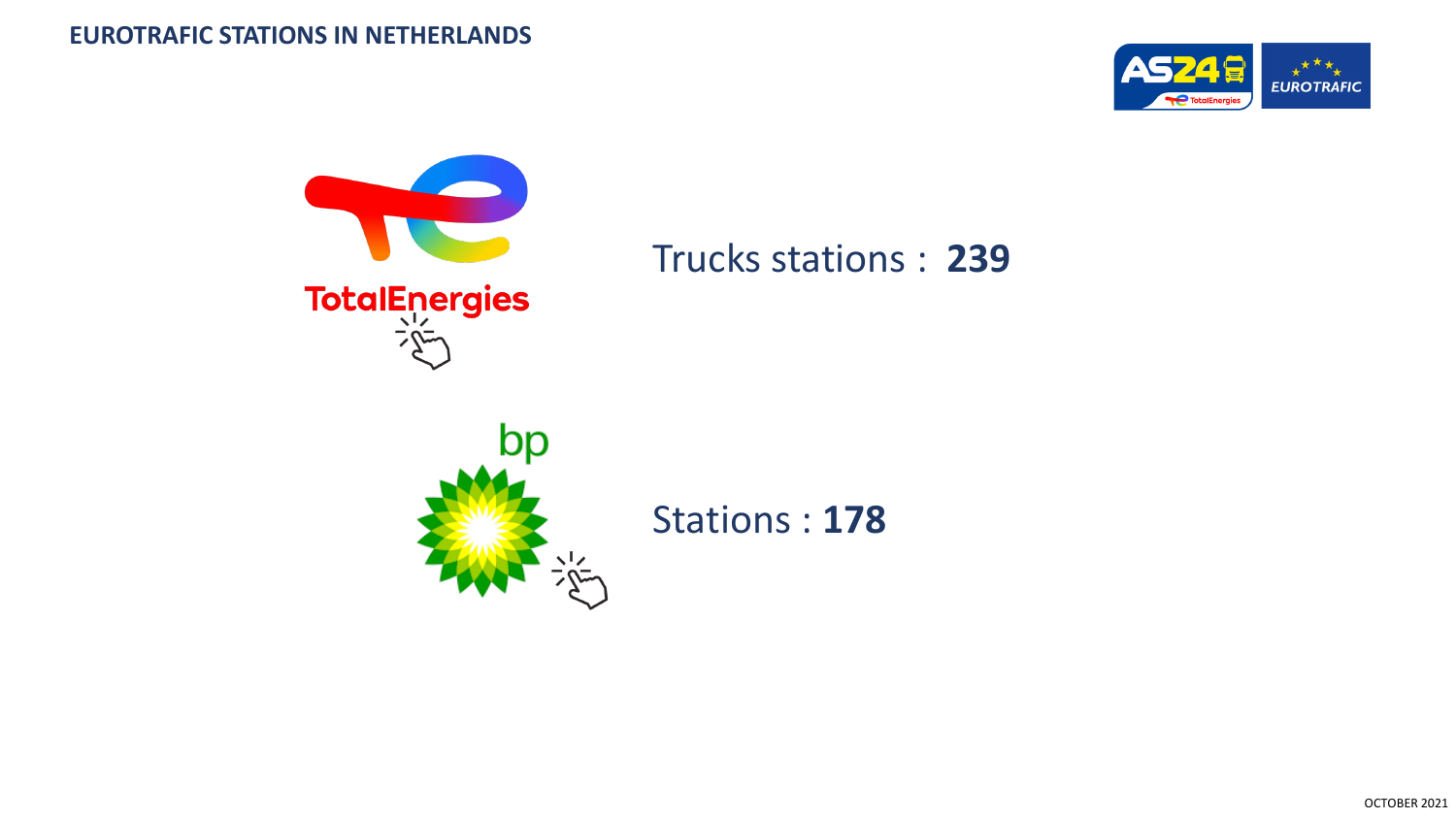

| <b>Name</b>                          | <b>Brand</b>         | <b>Country Code</b> | <b>City</b>                | <b>Zip Code</b> | <b>Address 1</b>         | Latitude | Longitude |
|--------------------------------------|----------------------|---------------------|----------------------------|-----------------|--------------------------|----------|-----------|
| <b>TOTAL WEERT INZ LINGEN</b>        | <b>TOTALENERGIES</b> | <b>NL</b>           | <b>WEERT</b>               | 6002 SX         | <b>KEMPENWEG 110</b>     | 51.2172  | 5.584     |
| TOTAL ALPHEN A/D RIJN INZ RIDDERHOF  | <b>TOTALENERGIES</b> | <b>NL</b>           | ALPHEN AAN DEN RIJN        | 2402 EP         | TROUBADOURWEG 6          | 52.1455  | 4.6744    |
| TOTAL ERMELO INZ MAAS HOP            | <b>TOTALENERGIES</b> | <b>NL</b>           | <b>ERMELO</b>              | 3853 LH         | ZEEWEG 1                 | 52.31    | 5.5927    |
| <b>TOTAL RIJSBERGEN</b>              | <b>TOTALENERGIES</b> | <b>NL</b>           | RIJSBERGEN                 | 4891 CH         | ST.BAVOSTRAAT 95         | 51.5197  | 4.7025    |
| TOTAL MAARHEEZE INZ 'T HAASJE        | <b>TOTALENERGIES</b> | <b>NL</b>           | MAARHEEZE                  | 6026 RR         | RIJKSWEG A2 (ZW)         | 51.3224  | 5.5935    |
| TOTAL DOORWERTH INZ LOMMERRIJK       | <b>TOTALENERGIES</b> | <b>NL</b>           | <b>DOORWERTH</b>           | 6865 CG         | V.D. MOLENALLEE 6        | 51.9785  | 5.7992    |
| TOTAL ZOETERMEER INZ ROKKEVEEN       | <b>TOTALENERGIES</b> | <b>NL</b>           | ZOETERMEER                 | 2719 EA         | <b>HOUTSINGEL 1</b>      | 52.0476  | 4.4723    |
| TOTAL WERKENDAM                      | <b>TOTALENERGIES</b> | <b>NL</b>           | WERKENDAM                  | 4251 GD         | SPORTLAAN 42             | 51.8068  | 4.9032    |
| TOTAL KOOG A/D ZAAN INZ DE ZAAN      | <b>TOTALENERGIES</b> | <b>NL</b>           | KOOG AAN DE ZAAN           | 1541 TD         | <b>WESTERKOOGWEG 2</b>   | 52.4616  | 4.797     |
| TOTAL HATTEM INZ DE HILST            | <b>TOTALENERGIES</b> | <b>NL</b>           | HATTEM                     | 8052 AN         | BURG.BIJLEVELDSINGEL 2   | 52.4807  | 6.0574    |
| TOTAL HOENSBROEK INZ DE KOUMEN       | <b>TOTALENERGIES</b> | <b>NL</b>           | HOENSBROEK (Heerlen)       | 6433 KJ         | <b>KOUMENWEG 15</b>      | 50.9092  | 5.937     |
| TOTAL VEENENDAAL - DE GROTE BEER     | <b>TOTALENERGIES</b> | <b>NL</b>           | VEENENDAAL                 | 3905 KW         | <b>WILTONSTRAAT 2 B</b>  | 52.0375  | 5.5639    |
| TOTAL OSS INZ DE RUWAARD             | <b>TOTALENERGIES</b> | <b>NL</b>           | <b>OSS</b>                 | 5344 CA         | <b>EUTERPELAAN 35</b>    | 51.757   | 5.5116    |
| TOTAL RAAMSDONKSVEER - HOOIPOLDER    | TOTALENERGIES        | <b>NL</b>           | RAAMSDONKSVEER             | 4941 LM         | <b>BREETWEERLAAN 10</b>  | 51.6976  | 4.8807    |
| TOTAL DONGEN INZ DE BOLK             | <b>TOTALENERGIES</b> | <b>NL</b>           | <b>DONGEN</b>              | 5103 AB         | <b>BOLKENSTEEG 4</b>     | 51.6311  | 4.9378    |
| TOTAL LEUSDEN INZ DE HORST           | <b>TOTALENERGIES</b> | <b>NL</b>           | LEUSDEN                    | 3831 JP         | <b>RANDWEG4</b>          | 52.1431  | 5.4184    |
| TOTAL OSS INZ DANENHOEF              | <b>TOTALENERGIES</b> | <b>NL</b>           | <b>OSS</b>                 | 5342 LJ         | <b>GRAAFSEBAAN 5</b>     | 51.7506  | 5.5605    |
| TOTAL MIDDELBURG INZ RAVENSTEIN      | <b>TOTALENERGIES</b> | <b>NL</b>           | MIDDELBURG                 | 4336 PA         | <b>SCHROEWEG 80</b>      | 51.4825  | 3.6263    |
| TOTAL ROTTERDAM INZ SCHIEBROEK       | <b>TOTALENERGIES</b> | <b>NL</b>           | ROTTERDAM                  | 3045 PN         | MELANCHTONWEG 151        | 51.9493  | 4.4608    |
| TOTAL LEIDEN INZ DE MORS             | <b>TOTALENERGIES</b> | <b>NL</b>           | LEIDEN                     | 2332 GD         | DR.LELYLAAN 99           | 52.159   | 4.4645    |
| TOTAL EXPRESS HOVEN- LANDGRAAF       | <b>TOTAL EXPRESS</b> | <b>NL</b>           | LANDGRAAF (Ubach o. Worms) | 6374 HG         | HOVENSTRAAT 100          | 50.9155  | 6.0482    |
| TOTAL HELMOND INZ DE NIEUWE AA       | <b>TOTALENERGIES</b> | <b>NL</b>           | <b>HELMOND</b>             | 5709 AH         | DEURNESEWEG 21           | 51.4722  | 5.6964    |
| TOTAL AMSTERDAM INZ STADIONPLEIN     | <b>TOTALENERGIES</b> | <b>NL</b>           | AMSTERDAM                  | 1076 CM         | <b>STADIONPLEIN 36</b>   | 52.3427  | 4.857     |
| TOTAL MEPPEL INZ WERKHORST           | <b>TOTALENERGIES</b> | <b>NL</b>           | MEPPEL                     | 7944 AV         | <b>WERKHORST 60</b>      | 52.6793  | 6.192     |
| TOTAL PURMEREND INZ DE PURMER        | <b>TOTALENERGIES</b> | <b>NL</b>           | PURMEREND                  | 1447 XX         | <b>VERZETSLAAN 1</b>     | 52.4845  | 4.9617    |
| TOTAL GELEEN INZ DE KRAWINKEL        | <b>TOTALENERGIES</b> | <b>NL</b>           | <b>GELEEN</b>              | 6161 BZ         | RIJKSWEG ZUID 340        | 50.9571  | 5.8145    |
| TOTAL HERTEN INZ DE WOLFSKUIL        | <b>TOTALENERGIES</b> | <b>NL</b>           | <b>HERTEN</b>              | 6049 GW         | <b>RIJKSWEG46</b>        | 51.1664  | 5.9631    |
| TOTAL ZWAAG INZ KERSENBOOGERD        | <b>TOTALENERGIES</b> | <b>NL</b>           | ZWAAG (Gemeente Hoorn)     | 1689 AH         | OOSTERGOUW 22            | 52.6555  | 5.0757    |
| TOTAL HELMOND INZ DE BUS             | <b>TOTALENERGIES</b> | <b>NL</b>           | <b>HELMOND</b>             | 5702 KM         | NACHTEGAALLAAN 68        | 51.4952  | 5.6664    |
| TOTAL NIEUWEGEIN INZ SWART           | <b>TOTALENERGIES</b> | <b>NL</b>           | NIEUWEGEIN                 | 3434 DZ         | <b>GRAAF FLORISWEG 2</b> | 52.0157  | 5.0964    |
| TOTAL BERGEN OP ZOOM - MOERMONT      | <b>TOTALENERGIES</b> | <b>NL</b>           | <b>BERGEN OP ZOOM</b>      | 4614 RT         | RANDWEG NOORD 10         | 51.5099  | 4.3061    |
| TOTAL AFFERDEN INZ CROONEN EN ZN BV  | <b>TOTALENERGIES</b> | <b>NL</b>           | <b>AFFERDEN GLD</b>        | 6654 KE         | VAN HEEMSTRAWEG 40       | 51.8851  | 5.6287    |
| TOTAL BREDA INZ WESTERHAGE           | <b>TOTALENERGIES</b> | <b>NL</b>           | <b>BREDA</b>               | 4823 AJ         | <b>WESTERHAGELAAN 25</b> | 51.6094  | 4.7214    |
| TOTAL PANNINGEN INZ BOS              | <b>TOTALENERGIES</b> | <b>NL</b>           | PANNINGEN                  | 5981 PD         | NINNESWEG 94             | 51.339   | 5.9739    |
| <b>TOTAL BRUNSSUM INZ BOSHOUWERS</b> | <b>TOTALENERGIES</b> | <b>NL</b>           | <b>BRUNSSUM</b>            | 6446 BB         | <b>EMMAWEG 1</b>         | 50.9332  | 5.9508    |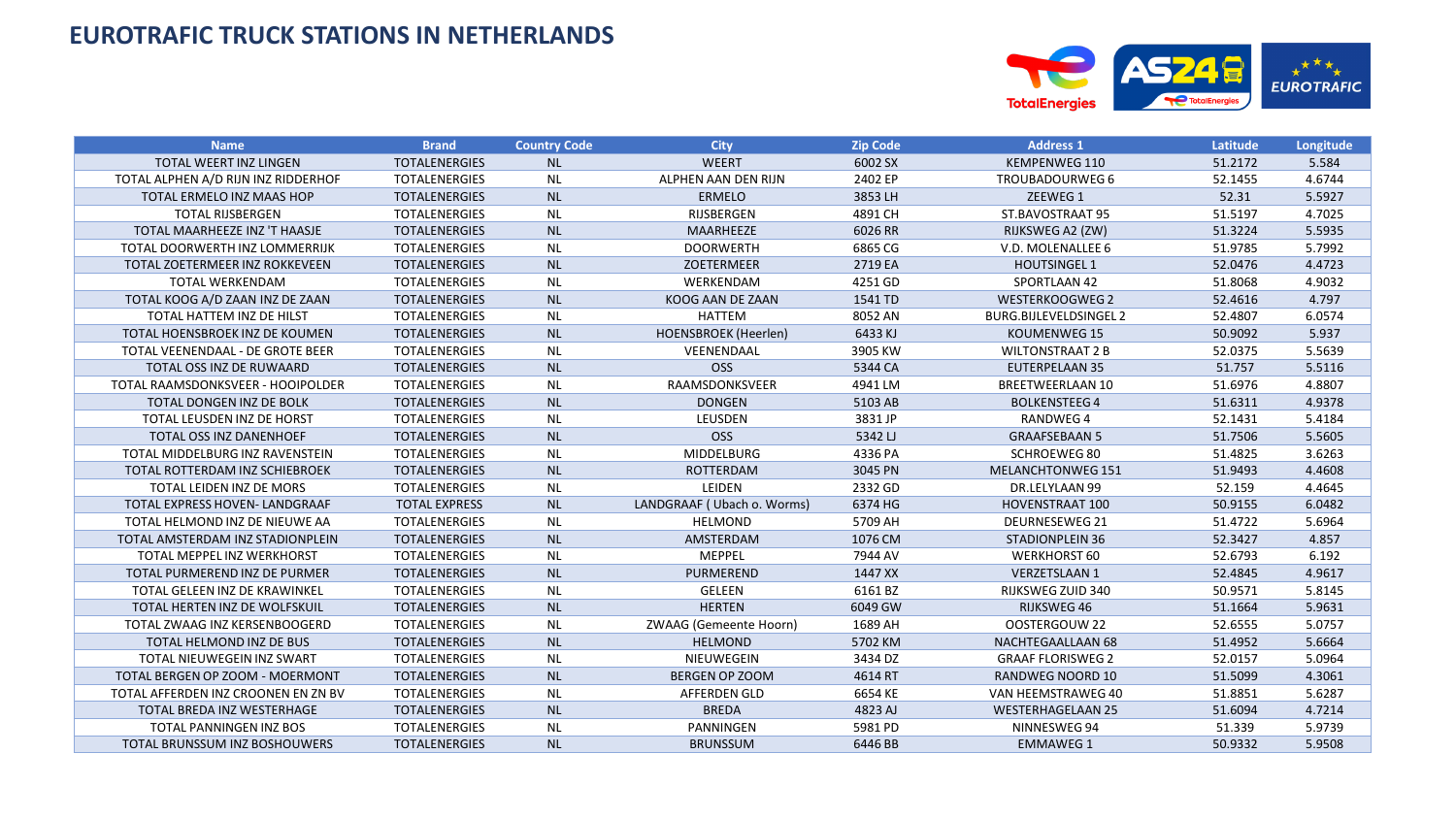

| <b>Name</b>                          | <b>Brand</b>         | <b>Country Code</b> | <b>City</b>           | <b>Zip Code</b> | <b>Address 1</b>                  | Latitude | Longitude |
|--------------------------------------|----------------------|---------------------|-----------------------|-----------------|-----------------------------------|----------|-----------|
| TOTAL GOUDA INZ GOVERWELLE           | <b>TOTALENERGIES</b> | <b>NL</b>           | <b>GOUDA</b>          | 2807 DX         | GOVERWELLESINGEL 96               | 52.0113  | 4.745     |
| TOTAL OOSTERHOUT INZ OOSTERHEIDE     | <b>TOTALENERGIES</b> | <b>NL</b>           | <b>OOSTERHOUT NB</b>  | 4904 SH         | <b>EUROPAWEG 15</b>               | 51.6283  | 4.8668    |
| TOTAL PAPENDRECHT INZ NOORDHOEK      | <b>TOTALENERGIES</b> | <b>NL</b>           | PAPENDRECHT           | 3352 AR         | <b>BURGEMEESTER KEIJZERWEG 2</b>  | 51.8459  | 4.6814    |
| <b>TOTAL WOLVEGA INZ LINDETREK</b>   | <b>TOTALENERGIES</b> | <b>NL</b>           | <b>WOLVEGA</b>        | 8471 KB         | STELLINGENWEG 2                   | 52.8807  | 6.0191    |
| TOTAL INZ DE STOVEN                  | <b>TOTALENERGIES</b> | <b>NL</b>           | <b>ZUTPHEN</b>        | 7206 AA         | <b>HARENBERGWEG3</b>              | 52.1268  | 6.2104    |
| TOTAL TERNEUZEN INZ. DE ZEVENAAR     | <b>TOTALENERGIES</b> | <b>NL</b>           | <b>TERNEUZEN</b>      | 4538 AN         | MR.F.J.HAARMANWEG 57              | 51.3135  | 3.8406    |
| TOTAL GILZE INZ BROEKAKKERS          | <b>TOTALENERGIES</b> | <b>NL</b>           | <b>GILZE</b>          | 5126 PH         | <b>TILBURGSEBAAN 6</b>            | 51.544   | 4.9505    |
| TOTAL ALMELO INZ SCHASFOORT          | <b>TOTALENERGIES</b> | <b>NL</b>           | ALMELO                | 7602 AK         | VRIEZENVEENSEWEG 86               | 52.3691  | 6.6669    |
| TOTAL EXPRESS ALPHEN (GLD) INZ VAN   | <b>TOTAL EXPRESS</b> | <b>NL</b>           | <b>ALPHEN GLD</b>     | 6626 BH         | <b>DIJKGRAAF DE LEEUWWEG 8</b>    | 51.8258  | 5.4736    |
| <b>TOTAL EXPRESS HEERDE</b>          | <b>TOTAL EXPRESS</b> | <b>NL</b>           | HEERDE                | 8181 EB         | <b>HAGESTRAAT 8</b>               | 52.3867  | 6.036     |
| <b>TOTAL DE KOPPEL</b>               | <b>TOTALENERGIES</b> | <b>NL</b>           | ANGERLO               | 6986 CS         | <b>DE KOPPELING 1</b>             | 51.998   | 6.1418    |
| TOTAL HAPS INZ DE LOKKANT            | <b>TOTALENERGIES</b> | <b>NL</b>           | <b>HAPS</b>           | 5443 PZ         | A73 RIJKSWEG NR 1                 | 51.6847  | 5.8911    |
| TOTAL ROERMOND-HOOGVONDEREN          | <b>TOTALENERGIES</b> | <b>NL</b>           | <b>ROERMOND</b>       | 6042 LZ         | RIJKSWEG A73 Roermond nr 50 (ZW)  | 51.1906  | 6.0293    |
| TOTAL ARNHEM - DE LEEREN DOEDEL      | <b>TOTALENERGIES</b> | <b>NL</b>           | ARNHEM                | 6816 VK         | AMSTERDAMSEWEG 467 A              | 52.0068  | 5.8446    |
| TOTAL ASCH INZ DE STROOPPOT          | <b>TOTALENERGIES</b> | <b>NL</b>           | <b>ASCH</b>           | 4115 RM         | <b>CULEMBORGSEWEG 25B</b>         | 51.932   | 5.3129    |
| TOTAL ZEVENBERGEN INZ HOPMANS        | <b>TOTALENERGIES</b> | <b>NL</b>           | ZEVENBERGEN           | 4762 RB         | DE LANGEWEG 12 A                  | 51.6465  | 4.618     |
| TOTAL BERGEN OP ZOOM - WOUWSE TOL    | <b>TOTALENERGIES</b> | <b>NL</b>           | <b>BERGEN OP ZOOM</b> | 4623 RM         | RIJKSWEG A58 NR. 11               | 51.5053  | 4.3499    |
| TOTAL WILP INZ DE PAAL               | <b>TOTALENERGIES</b> | <b>NL</b>           | WILP                  | 7384 DZ         | <b>RIJKSWEG A1 ZUID</b>           | 52.2093  | 6.0973    |
| <b>TOTAL EXPRESS BLOKKER</b>         | <b>TOTAL EXPRESS</b> | <b>NL</b>           | <b>BLOKKER</b>        | 1695 AA         | <b>WESTERBLOKKER 29</b>           | 52.6639  | 5.0992    |
| TOTAL LELYSTAD INZ BATAVIA           | <b>TOTALENERGIES</b> | <b>NL</b>           | LELYSTAD              | 8242 PW         | <b>BATAVIAWEG 4</b>               | 52.5257  | 5.4405    |
| TOTAL DEN HAAG YPENBURG              | <b>TOTALENERGIES</b> | <b>NL</b>           | 'S-GRAVENHAGE         | 2496 ZW         | YPENBURGSE STATIONSWEG 199        | 52.0532  | 4.3972    |
| TOTAL WEERT INZ LINGEN               | <b>TOTALENERGIES</b> | <b>NL</b>           | WEERT                 | 6002 SX         | KEMPENWEG 110                     | 51.2174  | 5.5843    |
| TOTAL ROSMALEN INZ BOUWMANS          | <b>TOTALENERGIES</b> | <b>NL</b>           | <b>ROSMALEN</b>       | 5245 NL         | <b>WESTEIND 2</b>                 | 51.7226  | 5.3501    |
| TOTAL EXPRESS ZAANDAM                | <b>TOTAL EXPRESS</b> | <b>NL</b>           | ZAANDAM               | 1506 MC         | PROVINCIALEWEG 22                 | 52.4361  | 4.8168    |
| TOTAL ZAANDAM INZ THORBECKEWEG       | <b>TOTALENERGIES</b> | <b>NL</b>           | ZAANDAM               | 1505 HP         | <b>THORBECKEWEG 1</b>             | 52.4312  | 4.8532    |
| TOTAL ARNHEM INZ SCHUYTGRAAF         | <b>TOTALENERGIES</b> | <b>NL</b>           | ARNHEM                | 6846 DX         | <b>MARASINGEL 259</b>             | 51.9483  | 5.8334    |
| <b>TOTAL NORG INZ DORENBOS</b>       | <b>TOTALENERGIES</b> | <b>NL</b>           | <b>NORG</b>           | 9331 CB         | <b>WESTEIND 26</b>                | 53.0677  | 6.4569    |
| TOTAL BOELENSLAAN INZ HOS OIL        | <b>TOTALENERGIES</b> | <b>NL</b>           | BOELENSLAAN           | 9233 KC         | <b>BOELENSWEI 26</b>              | 53.1635  | 6.1442    |
| TOTAL ROTTERDAM INZ BEVERWAARD       | <b>TOTALENERGIES</b> | <b>NL</b>           | <b>ROTTERDAM</b>      | 3077 DE         | <b>GROENINX VAN ZOELENLAAN 25</b> | 51.8862  | 4.5673    |
| TOTAL BILTHOVEN INZ. LARENSTEIN      | <b>TOTALENERGIES</b> | <b>NL</b>           | <b>BILTHOVEN</b>      | 3721 TK         | C. DE HAASWEG 2                   | 52.1169  | 5.175     |
| <b>TOTAL EXLOO</b>                   | <b>TOTALENERGIES</b> | <b>NL</b>           | <b>EXLOO</b>          | 7875 AA         | <b>HOOFDSTRAAT 43</b>             | 52.883   | 6.8673    |
| TOTAL TRUCK KESTEREN - HOGEVELDSEWEG | <b>TOTALENERGIES</b> | <b>NL</b>           | <b>KESTEREN</b>       | 4041 CD         | <b>HOGEVELDSEWEG 2</b>            | 51.9347  | 5.5912    |
| <b>TOTAL ZUIDEINDE</b>               | <b>TOTALENERGIES</b> | <b>NL</b>           | KOOG AAN DE ZAAN      | 1541 CG         | ZUIDEINDE 110                     | 52.4593  | 4.8115    |
| <b>TOTAL ZAAMSLAG</b>                | <b>TOTALENERGIES</b> | <b>NL</b>           | ZAAMSLAG              | 4543 BP         | TERNEUZENSESTRAAT 62 A            | 51.3132  | 3.9049    |
| <b>TOTAL EXPRESS MUSSELKANAAL</b>    | <b>TOTAL EXPRESS</b> | <b>NL</b>           | MUSSELKANAAL          | 9581 AM         | <b>OPEN EINDE 7</b>               | 52.9224  | 7.0222    |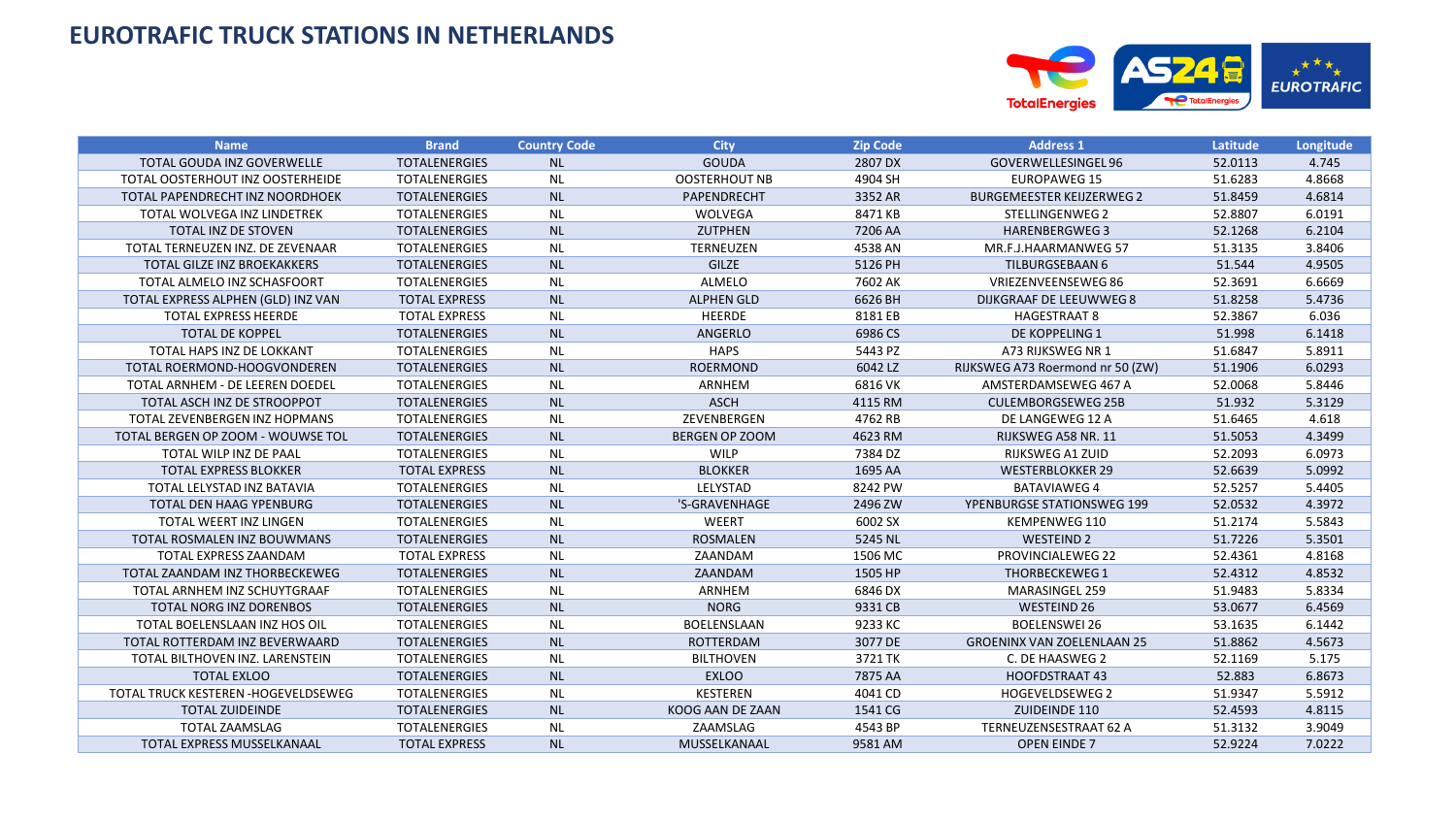

| <b>Name</b>                         | <b>Brand</b>         | <b>Country Code</b> | <b>City</b>         | <b>Zip Code</b> | <b>Address 1</b>              | Latitude | Longitude |
|-------------------------------------|----------------------|---------------------|---------------------|-----------------|-------------------------------|----------|-----------|
| TOTAL HEELSUM INZ BOVENKAMP         | <b>TOTALENERGIES</b> | <b>NL</b>           | <b>HEELSUM</b>      | 6866 DE         | <b>BENNEKOMSEWEG 38-40</b>    | 51.9839  | 5.753     |
| <b>TOTAL TIEL INZAKE MEDEL</b>      | <b>TOTALENERGIES</b> | <b>NL</b>           | <b>TIEL</b>         | 4004 LN         | <b>PRINSENHOF 2</b>           | 51.9098  | 5.453     |
| TOTAL SOMEREN INZ HUUB LEMMEN       | <b>TOTALENERGIES</b> | <b>NL</b>           | SOMEREN             | 5712 AE         | <b>BOERENKAMPLAAN 36</b>      | 51.3739  | 5.7246    |
| TOTAL LANDGRAAF INZ STRIJTHAGEN     | <b>TOTALENERGIES</b> | <b>NL</b>           | LANDGRAAF           | 6372 BW         | <b>EINSTEINSTRAAT 5</b>       | 50.887   | 6.0249    |
| TOTAL DEDEMSVAART INZ WESSELS       | <b>TOTALENERGIES</b> | <b>NL</b>           | DEDEMSVAART         | 7701 AK         | LANGEWIJK 200                 | 52.6063  | 6.4642    |
| TOTAL DEN BOSCH INZ DE HAMBAKEN     | <b>TOTALENERGIES</b> | <b>NL</b>           | 'S-HERTOGENBOSCH    | 5231 DA         | <b>HAMBAKENWEG 3</b>          | 51.71    | 5.3002    |
| TOTAL DEN HAAG INZ. AUTOSERVICE     | <b>TOTALENERGIES</b> | <b>NL</b>           | 'S-GRAVENHAGE       | 2544 EV         | KOBALTSTRAAT 26               | 52.0492  | 4.2527    |
| TOTAL DRACHTEN INZ DE DRAIT         | <b>TOTALENERGIES</b> | <b>NL</b>           | <b>DRACHTEN</b>     | 9204 JX         | EEMS 38                       | 53.0986  | 6.0746    |
| TOTAL ENSCHEDE INZ. MORSINK         | <b>TOTALENERGIES</b> | <b>NL</b>           | <b>ENSCHEDE</b>     | 7511 AL         | <b>BOULEVARD 1945 500</b>     | 52.2163  | 6.9055    |
| <b>TOTAL EXPRESS PARKWEG</b>        | <b>TOTAL EXPRESS</b> | <b>NL</b>           | EDE GLD             | 6717 HT         | PARKWEG 2 A                   | 52.0279  | 5.6706    |
| TOTAL EEDE INZ. DEKKER TANKSTATIONS | <b>TOTALENERGIES</b> | <b>NL</b>           | <b>EEDE ZLD</b>     | 4529 PX         | <b>VLASSTRAAT 2</b>           | 51.2514  | 3.4421    |
| TOTAL ALMERE INZ. POLDERMOLEN       | <b>TOTALENERGIES</b> | <b>NL</b>           | ALMERE              | 1333 DE         | MOLENWEG 1                    | 52.398   | 5.2655    |
| TOTAL GELEEN INZ DE BORREKUIL       | <b>TOTALENERGIES</b> | <b>NL</b>           | <b>GELEEN</b>       | 6163 KC         | <b>ELSENBURGLAAN 2</b>        | 50.9837  | 5.8273    |
| TOTAL GRIJPSKERKE INZ WEIZICHT      | <b>TOTALENERGIES</b> | <b>NL</b>           | GRIJPSKERKE         | 4364 TB         | MIDDELBURGSEWEG 9             | 51.5211  | 3.5697    |
| TOTAL GROEDE INZ VAN DEN HEMEL      | <b>TOTALENERGIES</b> | <b>NL</b>           | <b>GROEDE</b>       | 4503 BD         | NIEUWSTRAAT 3                 | 51.3791  | 3.5033    |
| TOTAL TRUCK WAARDENBURG             | <b>TOTALENERGIES</b> | <b>NL</b>           | WAARDENBURG         | 4181 CG         | ZANDWEISTRAAT 18              | 51.8321  | 5.2429    |
| TOTAL HEERLEN INZ MINLI             | <b>TOTALENERGIES</b> | <b>NL</b>           | <b>HEERLEN</b>      | 6413 AT         | <b>BOKSTRAAT 6</b>            | 50.9116  | 5.9615    |
| TOTAL HEIBLOEM INZ KOPER            | <b>TOTALENERGIES</b> | <b>NL</b>           | <b>HEIBLOEM</b>     | 6089 ND         | MEIJLSEWEG 3 B                | 51.2988  | 5.8947    |
| <b>TOTAL ZEEWOLDE ZZ</b>            | <b>TOTALENERGIES</b> | <b>NL</b>           | ZEEWOLDE            | 3898 LT         | GOOISEWEG 100                 | 52.4004  | 5.5844    |
| TOTAL ZEEWOLDE NZ                   | <b>TOTALENERGIES</b> | <b>NL</b>           | ZEEWOLDE            | 3898 LT         | GOOISEWEG 101                 | 52.4013  | 5.5846    |
| TOTAL KERKRADE INZ KERRES           | <b>TOTALENERGIES</b> | <b>NL</b>           | <b>KERKRADE</b>     | 6462 HA         | DOMANIALE MIJNSTRAAT 25       | 50.8588  | 6.0623    |
| TOTAL KRABBENDIJKE INZ VERMARE      | <b>TOTALENERGIES</b> | <b>NL</b>           | KRABBENDIJKE        | 4413 BP         | OOSTWEG 27                    | 51.4283  | 4.118     |
| TOTAL LEIDEN INZ STEVENSHOF         | <b>TOTALENERGIES</b> | <b>NL</b>           | LEIDEN              | 2331 DB         | STEVENSHOFDREEF 152           | 52.157   | 4.4485    |
| TOTAL LELYSTAD - DE AALSCHOLVER     | <b>TOTALENERGIES</b> | <b>NL</b>           | LELYSTAD            | 8218 PW         | RIJKSWEG A6 NR.1              | 52.4357  | 5.425     |
| TOTAL LISSE INZ DE BLINKERD         | <b>TOTALENERGIES</b> | <b>NL</b>           | <b>LISSE</b>        | 2163 GA         | <b>WESTELIJKE RANDWEG 6.</b>  | 52.2689  | 4.556     |
| TOTAL EXPRESS MAASBOMMEL            | <b>TOTAL EXPRESS</b> | <b>NL</b>           | MAASBOMMEL          | 6627 AS         | KAMPSTRAAT 3                  | 51.8228  | 5.5338    |
| TOTAL EXPRESS MAASTRICHT - BELFORT  | <b>TOTAL EXPRESS</b> | <b>NL</b>           | <b>MAASTRICHT</b>   | 6216 EB         | KEURMEESTERDREEF 200.         | 50.8445  | 5.6542    |
| <b>TOTAL MOOK INZ POELEN</b>        | <b>TOTALENERGIES</b> | <b>NL</b>           | <b>MOOK</b>         | 6585 AA         | RIJKSWEG 41                   | 51.7567  | 5.874     |
| TOTAL NIEUW-BEIJERLAND INZ NOBEL    | <b>TOTALENERGIES</b> | <b>NL</b>           | NIEUW BEIJERLAND    | 3264 TK         | <b>BUITENOM 1-3</b>           | 51.8158  | 4.3457    |
| TOTAL NIJMEGEN INZ 'T MEERTJE       | <b>TOTALENERGIES</b> | <b>NL</b>           | NIJMEGEN            | 6522 KN         | NIEUWE UBBERGSEWEG 160 / N325 | 51.8406  | 5.8926    |
| TOTAL OCHTEN INZ HAZET              | <b>TOTALENERGIES</b> | <b>NL</b>           | <b>OCHTEN</b>       | 4051 CA         | <b>TRANSITOWEG 2</b>          | 51.9092  | 5.5519    |
| TOTAL KESTEREN INZ SPOORSTR         | <b>TOTALENERGIES</b> | <b>NL</b>           | <b>KESTEREN</b>     | 4041 CM         | SPOORSTRAAT 4                 | 51.9328  | 5.5821    |
| <b>TOTAL ALMERE HAVEN</b>           | <b>TOTALENERGIES</b> | <b>NL</b>           | ALMERE              | 1351 AB         | DE STEIGER 20                 | 52.35    | 5.2188    |
| TOTAL NIEUW BUINEN INZ DRENTSE PRT  | <b>TOTALENERGIES</b> | <b>NL</b>           | <b>NIEUW BUINEN</b> | 9521 JA         | <b>DRENTSE POORT 1</b>        | 52.9755  | 6.9547    |
| TOTAL WAALWIJK INZ BAARDWIJK        | <b>TOTALENERGIES</b> | <b>NL</b>           | WAALWIJK            | 5142 EK         | <b>LAAGEINDSESTOEP 5A</b>     | 51.6938  | 5.0793    |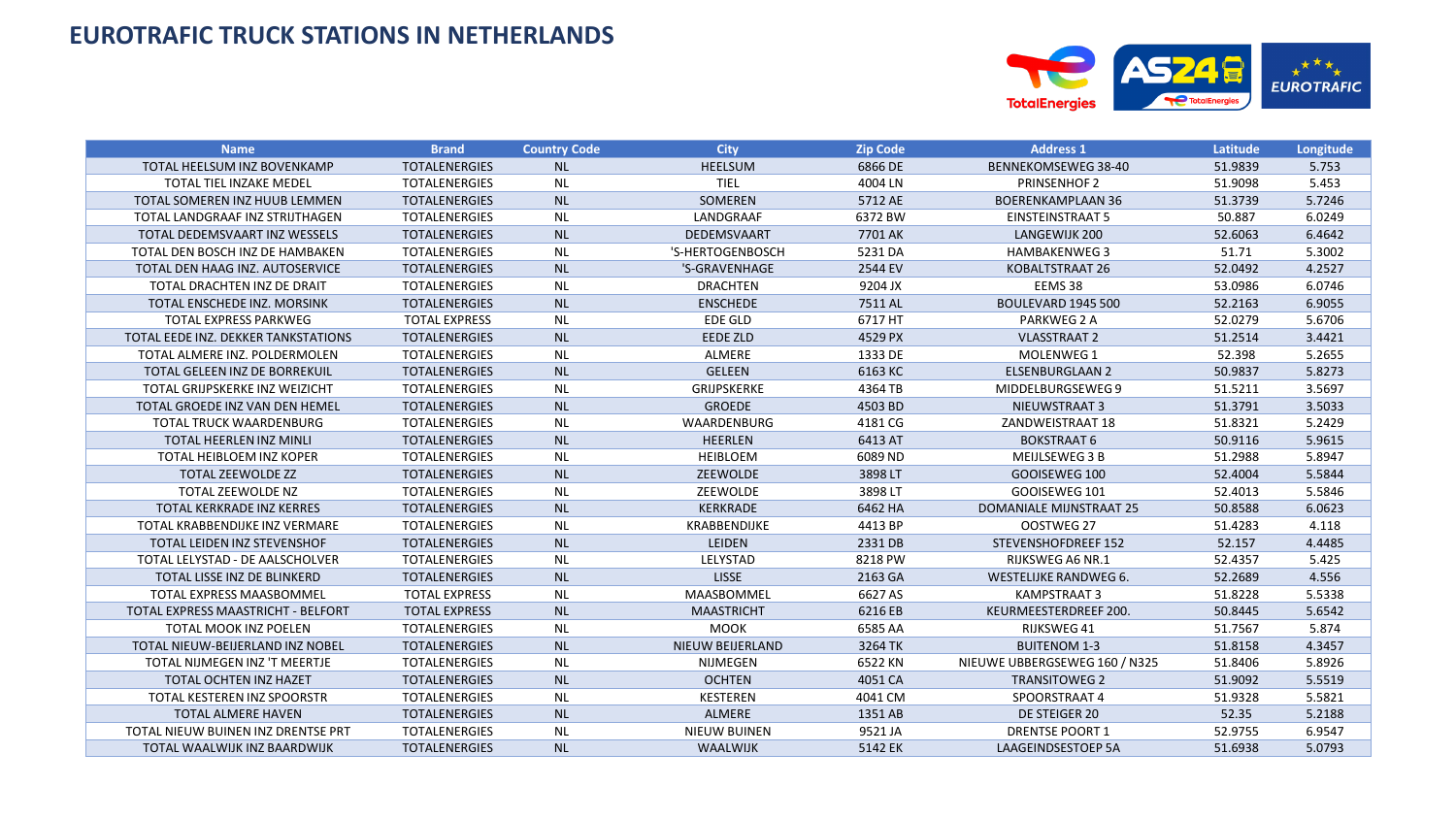

| <b>Name</b>                          | <b>Brand</b>         | <b>Country Code</b> | <b>City</b>           | <b>Zip Code</b> | <b>Address 1</b>                | Latitude | Longitude |
|--------------------------------------|----------------------|---------------------|-----------------------|-----------------|---------------------------------|----------|-----------|
| TOTAL ZWINDEREN INZ ZWINDERSCHEVELD  | <b>TOTALENERGIES</b> | <b>NL</b>           | ZWINDEREN             | 7864 TK         | RIJKSWEG A37 (NRD)              | 52.7161  | 6.6435    |
| <b>TOTAL OUD-BEIJERLAND</b>          | <b>TOTALENERGIES</b> | <b>NL</b>           | <b>OUD BEIJERLAND</b> | 3263 RA         | RANDWEG 15A                     | 51.8197  | 4.3913    |
| TOTAL ENSCHEDE INZ. ZUIDERVAL        | <b>TOTALENERGIES</b> | <b>NL</b>           | <b>ENSCHEDE</b>       | 7543 CJ         | ZUIDERVAL 50                    | 52.2081  | 6.8893    |
| TOTAL WOERDEN INZ HOLLANDBAAN        | <b>TOTALENERGIES</b> | <b>NL</b>           | <b>WOERDEN</b>        | 3449 JG         | <b>HOLLANDBAAN 4</b>            | 52.0821  | 4.8668    |
| <b>TOTAL BERGEIJK INZ THEUWS</b>     | <b>TOTALENERGIES</b> | <b>NL</b>           | <b>BERGEIJK</b>       | 5571 EB         | <b>EIJKEREIND 85</b>            | 51.324   | 5.3773    |
| TOTAL ROTTERDAM INZ. BARIS           | <b>TOTALENERGIES</b> | <b>NL</b>           | <b>ROTTERDAM</b>      | 3084 LH         | <b>CHARLOISSE LAGEDIJKE 638</b> | 51.8647  | 4.474     |
| TOTAL VUGHT INZ SCHUURMANS           | <b>TOTALENERGIES</b> | <b>NL</b>           | <b>VUGHT</b>          | 5262 GJ         | <b>INDUSTRIEWEG 34 36</b>       | 51.6438  | 5.292     |
| <b>TOTAL VUREN</b>                   | <b>TOTALENERGIES</b> | <b>NL</b>           | <b>VUREN</b>          | 4214 KT         | ZEIVING 1A                      | 51.8463  | 5.0935    |
| TOTAL DEN HAAG INZ DUINOORD          | <b>TOTALENERGIES</b> | <b>NL</b>           | 'S-GRAVENHAGE         | 2562 CT         | <b>REGENTESSELAAN 56</b>        | 52.0785  | 4.2828    |
| TOTAL VELDHOVEN INZ STERRENLAAN      | <b>TOTALENERGIES</b> | <b>NL</b>           | VELDHOVEN             | 5501 BK         | STERRENLAAN 1                   | 51.4189  | 5.394     |
| TOTAL NOORDWIJKERHOUT - VAN DAM      | <b>TOTALENERGIES</b> | <b>NL</b>           | NOORDWIJKERHOUT       | 2211 CD         | <b>HERENWEG 38</b>              | 52.2648  | 4.4983    |
| TOTAL EERSEL INZ POSTELSE HOEK       | <b>TOTALENERGIES</b> | <b>NL</b>           | EERSEL                | 5521 RA         | POSTELSEWEG 9                   | 51.3624  | 5.3039    |
| TOTAL HAPERT INZ DE VIERSPRONG       | <b>TOTALENERGIES</b> | <b>NL</b>           | <b>HAPERT</b>         | 5527 BR         | <b>OUDE PROVINCIALEWEG 86</b>   | 51.3723  | 5.2462    |
| TOTAL MONTFOORT INZ TULS             | <b>TOTALENERGIES</b> | <b>NL</b>           | <b>MONTFOORT</b>      | 3417 AH         | <b>WILHELMINASTRAAT 2</b>       | 52.0475  | 4.952     |
| TOTAL KOCKENGEN INZ VERHOEK          | <b>TOTALENERGIES</b> | <b>NL</b>           | <b>KOCKENGEN</b>      | 3628 AP         | <b>KERKWEG34</b>                | 52.148   | 4.9542    |
| TOTAL NIJMEGEN - RIETGRAAF           | <b>TOTALENERGIES</b> | <b>NL</b>           | <b>NIJMEGEN</b>       | 6515 AA         | STATIONSSTRAAT 27               | 51.8878  | 5.8403    |
| TOTAL ROUVEEN INZ KRALE              | <b>TOTALENERGIES</b> | <b>NL</b>           | <b>ROUVEEN</b>        | 7954 GJ         | <b>OUDE RIJKSWEG 465</b>        | 52.6135  | 6.1885    |
| TOTAL EXPRESS OPHEUSDEN INZ ROELOFS  | <b>TOTAL EXPRESS</b> | <b>NL</b>           | OPHEUSDEN             | 4043 MX         | DALWAGENSEWEG 38                | 51.929   | 5.636     |
| <b>TOTAL BAANSTEE</b>                | <b>TOTALENERGIES</b> | <b>NL</b>           | <b>PURMEREND</b>      | 1446 TN         | <b>EDISONWEG 2</b>              | 52.5136  | 4.993     |
| TOTAL DEN HELDER - DOGGERSVAART      | <b>TOTALENERGIES</b> | <b>NL</b>           | <b>DEN HELDER</b>     | 1784 PG         | NIEUWEWEG 15A HOEK DOGGERSV.    | 52.9296  | 4.7561    |
| TOTAL DEN HELDER - KIEVITSTRAAT      | <b>TOTALENERGIES</b> | <b>NL</b>           | <b>DEN HELDER</b>     | 1781 ZE         | KIEVITSTRAAT 20                 | 52.9488  | 4.764     |
| TOTAL DEN HELDER - TOUWSLAGERSWG     | <b>TOTALENERGIES</b> | <b>NL</b>           | <b>DEN HELDER</b>     | 1786 PA         | TOUWSLAGERSWEG 1A               | 52.9125  | 4.7933    |
| TOTAL GRONINGEN INZ BEIJUM           | <b>TOTALENERGIES</b> | <b>NL</b>           | <b>GRONINGEN</b>      | 9737 VA         | <b>AMKEMAHEERD 3</b>            | 53.2475  | 6.5861    |
| TOTAL HAREN INZ WINTERWERP           | <b>TOTALENERGIES</b> | <b>NL</b>           | <b>HAREN GN</b>       | 9752 CA         | RIJKSSTRAATWEG 227 A            | 53.1693  | 6.6072    |
| TOTAL DRACHTEN INZ DE VRIES          | <b>TOTALENERGIES</b> | <b>NL</b>           | <b>DRACHTEN</b>       | 9201 GT         | <b>STATIONSWEG 146</b>          | 53.1163  | 6.0968    |
| TOTAL GELDERMALSEN-DE HOGE WEIDE     | <b>TOTALENERGIES</b> | <b>NL</b>           | GELDERMALSEN          | 4191 MS         | <b>BOSMANSKAMP 47</b>           | 51.8735  | 5.3046    |
| TOTAL DE PUNT INZ ANNEN              | <b>TOTALENERGIES</b> | <b>NL</b>           | DE PUNT               | 9493 TB         | <b>GRONINGERSTRAAT 126</b>      | 53.1284  | 6.615     |
| TOTAL MEPPEL INZ AUTO ALL-IN         | <b>TOTALENERGIES</b> | <b>NL</b>           | MEPPEL                | 7941 KM         | <b>BURG. KNOPPERSLAAN 31</b>    | 52.6988  | 6.1968    |
| TOTAL GOIRLE INZ JAC DE BROUWER      | <b>TOTALENERGIES</b> | <b>NL</b>           | <b>GOIRLE</b>         | 5053LG          | HOGE WAL 1                      | 51.5316  | 5.0832    |
| <b>TOTAL SCHIPHOL</b>                | <b>TOTALENERGIES</b> | <b>NL</b>           | <b>SCHIPHOL</b>       | 1118 CR         | <b>WESTELIJKE RANDWEG 1</b>     | 52.3041  | 4.7511    |
| TOTAL BREDA INZ TRAMSINGEL           | <b>TOTALENERGIES</b> | <b>NL</b>           | <b>BREDA</b>          | 4814 AC         | <b>TRAMSINGEL 48</b>            | 51.5906  | 4.7648    |
| TOTAL EXPRESS INZ DE TRAM            | <b>TOTAL EXPRESS</b> | <b>NL</b>           | LEIDSCHENDAM          | 2265 DA         | DE OUDE TRAMBAAN 141            | 52.0805  | 4.3893    |
| TOTAL SCHIEDAM INZ 'S-GRAVELAND      | <b>TOTALENERGIES</b> | <b>NL</b>           | <b>SCHIEDAM</b>       | 3125 BJ         | S GRAVELANDSEWEG 393A           | 51.9302  | 4.4034    |
| <b>TOTAL TILBURG INZ ROTONDE</b>     | <b>TOTALENERGIES</b> | <b>NL</b>           | <b>TILBURG</b>        | 5042 AA         | <b>RINGBAAN WEST 7</b>          | 51.5741  | 5.0659    |
| <b>TOTAL GROESBEEK INZ VERMEULEN</b> | <b>TOTALENERGIES</b> | <b>NL</b>           | <b>GROESBEEK</b>      | 6561 AA         | NIEUWEWEG 5                     | 51.7847  | 5.9313    |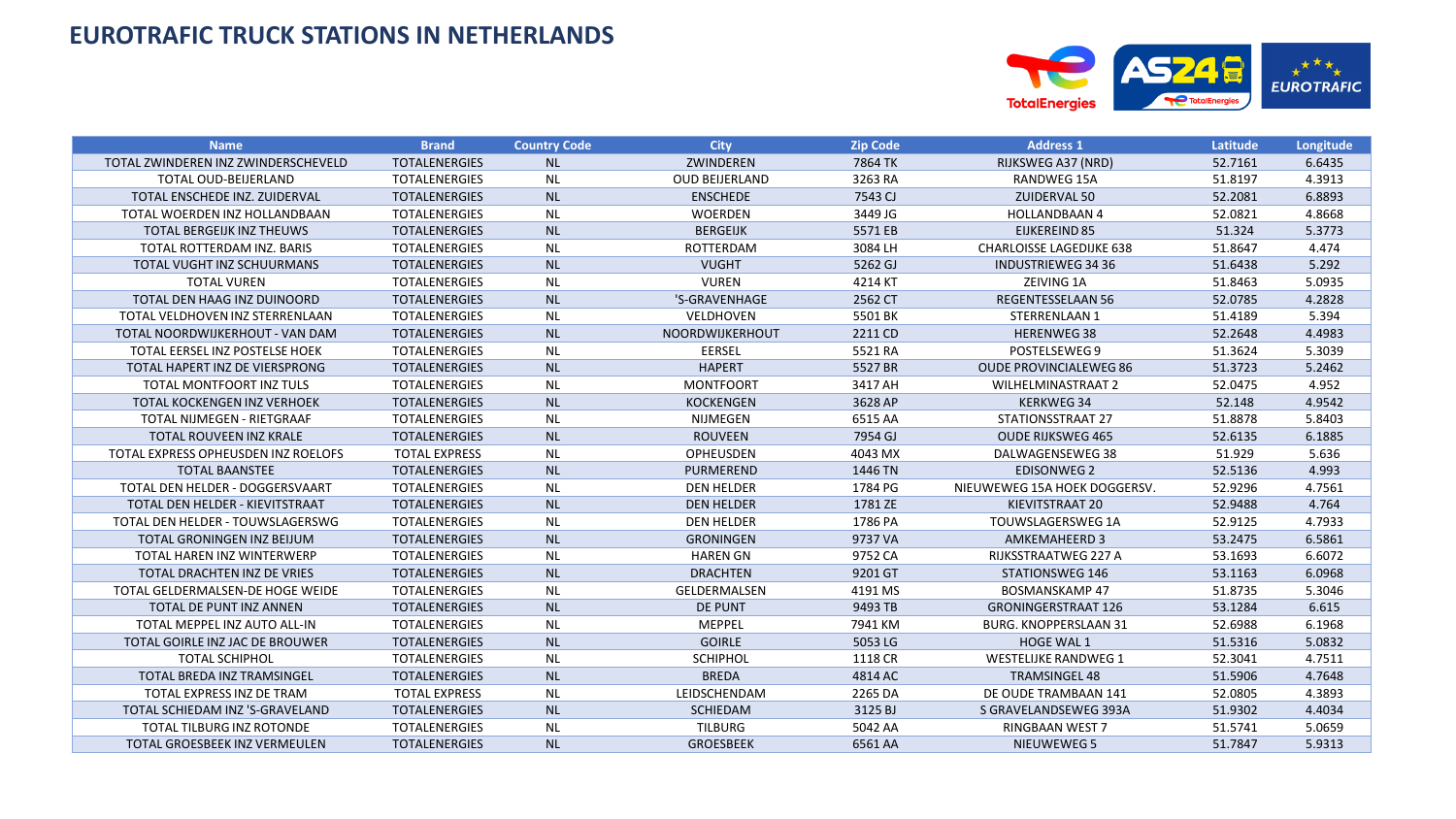

| <b>Name</b>                          | <b>Brand</b>         | <b>Country Code</b> | <b>City</b>            | <b>Zip Code</b> | <b>Address 1</b>             | <b>Latitude</b> | Longitude |
|--------------------------------------|----------------------|---------------------|------------------------|-----------------|------------------------------|-----------------|-----------|
| TOTAL BREDA INZ BRABANTPARK          | <b>TOTALENERGIES</b> | <b>NL</b>           | <b>BREDA</b>           | 4818 CP         | CL.PRINSENLAAN 150           | 51.5835         | 4.8023    |
| <b>TOTAL BROEKSTERWOUDE</b>          | <b>TOTALENERGIES</b> | <b>NL</b>           | <b>BROEKSTERWOUDE</b>  | 9108 MA         | HOOFDWEG 40                  | 53.2732         | 6.003     |
| TOTAL BALKBRUG INZ ALTENA EN ZN.     | <b>TOTALENERGIES</b> | <b>NL</b>           | <b>BALKBRUG</b>        | 7707 AP         | <b>COEVORDERWEG 1</b>        | 52.6012         | 6.3964    |
| <b>TOTAL STADSKANAAL</b>             | <b>TOTALENERGIES</b> | <b>NL</b>           | STADSKANAAL            | 9501 AZ         | ATLANTISLAAN 1               | 52.9926         | 6.9625    |
| TOTAL AMSTERDAM INZ GANZENHOEF       | <b>TOTALENERGIES</b> | <b>NL</b>           | AMSTERDAM              | 1103 BZ         | GOOISEWEG 51                 | 52.3176         | 4.963     |
| TOTAL ASSEN INZ MESSCHENVELD         | <b>TOTALENERGIES</b> | <b>NL</b>           | <b>ASSEN</b>           | 9403 TZ         | PEELO 22 A                   | 53.0253         | 6.5722    |
| TOTAL AMSTERDAM INZ FLIERBOS         | <b>TOTALENERGIES</b> | <b>NL</b>           | AMSTERDAM              | 1102 BZ         | GOOISEWEG 50                 | 52.3155         | 4.964     |
| TOTAL AMSTERDAM - MARWIJK KOOIJ      | <b>TOTALENERGIES</b> | <b>NL</b>           | AMSTERDAM-DUIVENDRECHT | 1114 AC         | VER.V.MARWYKKOOYSTRAAT 40    | 52.3342         | 4.9287    |
| TOTAL AMERSFOORT INZ ZIELHORST       | <b>TOTALENERGIES</b> | <b>NL</b>           | AMERSFOORT             | 3822 ZS         | <b>RONDWEG OOST 2</b>        | 52.1861         | 5.4127    |
| TOTAL HAARLEM INZ HABE               | <b>TOTALENERGIES</b> | <b>NL</b>           | HAARLEM                | 2011 BS         | <b>LANGE HERENVEST 14</b>    | 52.3798         | 4.6451    |
| TOTAL TERSCHUUR INZ PALMPOL          | <b>TOTALENERGIES</b> | <b>NL</b>           | <b>TERSCHUUR</b>       | 3784 WJ         | RIJKSWEG A1 nr 11 (ZZ)       | 52.1632         | 5.5338    |
| TOTAL DE GOORN INZ VLAKDISSEL        | <b>TOTALENERGIES</b> | <b>NL</b>           | DE GOORN               | 1648 HJ         | <b>VLAKDISSEL 1</b>          | 52.626          | 4.9548    |
| TOTAL WOGNUM INZ NIEUWEWEG           | <b>TOTALENERGIES</b> | <b>NL</b>           | <b>WOGNUM</b>          | 1687 BA         | NIEUWEWEG 24 A               | 52.6907         | 5.028     |
| TOTAL OBDAM INZ DE DOBBER            | <b>TOTALENERGIES</b> | <b>NL</b>           | OBDAM                  | 1713 GK         | <b>DOBBER 2</b>              | 52.6725         | 4.8916    |
| TOTAL ZUID-SCHARWOUDE - LANGEBALKWG  | <b>TOTALENERGIES</b> | <b>NL</b>           | ZUID-SCHARWOUDE        | 1722 EN         | LANGEBALKWEG 30              | 52.696          | 4.8211    |
| TOTAL HOORN INZ WILLEMSWEG           | <b>TOTALENERGIES</b> | <b>NL</b>           | <b>HOORN</b>           | 1623 JB         | WILLEMSWEG 67                | 52.6429         | 5.0785    |
| TOTAL CAPELLE A/D IJSSEL - ALEXANDR  | <b>TOTALENERGIES</b> | <b>NL</b>           | CAPELLE A/D IJSSEL     | 2908 MD         | CAPELSEWEG 399               | 51.9539         | 4.563     |
| <b>TOTAL SASSENHEIM</b>              | <b>TOTALENERGIES</b> | <b>NL</b>           | SASSENHEIM             | 2172 KA         | RIJKSWEG 44 NR 4.            | 52.2221         | 4.5447    |
| TOTAL NIEUWEGEIN INZ OUDEGEIN        | <b>TOTALENERGIES</b> | <b>NL</b>           | NIEUWEGEIN             | 3437 PV         | RIJKSWEG A 2 O.Z.            | 52.0164         | 5.0686    |
| TOTAL ALKMAAR INZ HUISWAARD          | <b>TOTALENERGIES</b> | <b>NL</b>           | ALKMAAR                | 1825 BA         | <b>HUISWAARDERWEG 7</b>      | 52.648          | 4.754     |
| TOTAL WAALWIJK INZ ZANDDONK          | <b>TOTALENERGIES</b> | <b>NL</b>           | WAALWIJK               | 5144 NR         | PROF. KAMERL.ONNESWEG 11     | 51.6779         | 5.0589    |
| TOTAL ZOETERMEER INZ MEERZICHT       | <b>TOTALENERGIES</b> | <b>NL</b>           | ZOETERMEER             | 2715 HA         | MEERZICHTLAAN 21             | 52.0547         | 4.471     |
| TOTAL DEN HAAG INZ DE UITHOF         | <b>TOTALENERGIES</b> | <b>NL</b>           | 'S-GRAVENHAGE          | 2544 LG         | LOZERLAAN 4                  | 52.0409         | 4.2443    |
| TOTAL ROTTERDAM INZ PRINSENLAAN      | <b>TOTALENERGIES</b> | <b>NL</b>           | ROTTERDAM              | 3062 CT         | PRINSENLAAN 987              | 51.9374         | 4.5339    |
| <b>TOTAL HONSELERSDIJK</b>           | <b>TOTALENERGIES</b> | <b>NL</b>           | HONSELERSDIJK          | 2675 KE         | MIDDEL BROEKWEG 59 A.        | 52.0018         | 4.2355    |
| TOTAL DELFT INZ KRUITHUISWEG         | <b>TOTALENERGIES</b> | <b>NL</b>           | <b>DELFT</b>           | 2623 BZ         | <b>KRUITHUISWEG 10</b>       | 51.9876         | 4.3552    |
| TOTAL BODEGRAVEN INZ REEUWIJK        | <b>TOTALENERGIES</b> | <b>NL</b>           | <b>BODEGRAVEN</b>      | 2411 ZZ         | RIJKSWEG A 12 (WZ)           | 52.0662         | 4.7419    |
| TOTAL ARNHEM INZ BOSZICHT            | <b>TOTALENERGIES</b> | <b>NL</b>           | ARNHEM                 | 6815 AB         | APELDOORNSEWEG 300           | 52.0036         | 5.9225    |
| <b>TOTAL MOERGESTEL INZ KERKEIND</b> | <b>TOTALENERGIES</b> | <b>NL</b>           | <b>MOERGESTEL</b>      | 5066 PZ         | RIJKSWEG A 58 (ZZ)           | 51.5425         | 5.158     |
| <b>TOTAL ARNHEM INZ GEERVLIET</b>    | <b>TOTALENERGIES</b> | <b>NL</b>           | ARNHEM                 | 6825LG          | <b>IJSSELOORDWEG 15</b>      | 51.9746         | 5.9591    |
| TOTAL VELP INZ ELFTWEG               | <b>TOTALENERGIES</b> | <b>NL</b>           | VELP (Gem. Grave)      | 5363 SV         | ELFTWEG 1, HOOFDGEBOUW       | 51.7514         | 5.7321    |
| TOTAL WEESP INZ LEEUWENVELD          | <b>TOTALENERGIES</b> | <b>NL</b>           | WEESP                  | 1382 LV         | LEEUWENVELDSEWEG 21          | 52.3139         | 5.042     |
| TOTAL WOUDENBERG INZ OUDENHORST      | <b>TOTALENERGIES</b> | <b>NL</b>           | WOUDENBERG             | 3931 PD         | RIJKSWEG A 12 (NZ)           | 52.051          | 5.4658    |
| <b>TOTAL VOORTHUIZEN</b>             | <b>TOTALENERGIES</b> | <b>NL</b>           | <b>VOORTHUIZEN</b>     | 3781 AT         | <b>BARON V.NAGELLSTR. 62</b> | 52.1796         | 5.5984    |
| TOTAL EINDHOVEN INZ HAAGDIJK         | <b>TOTALENERGIES</b> | <b>NL</b>           | <b>EINDHOVEN</b>       | 5642 AP         | <b>JEROEN BOSCHLAAN 5</b>    | 51.4402         | 5.5048    |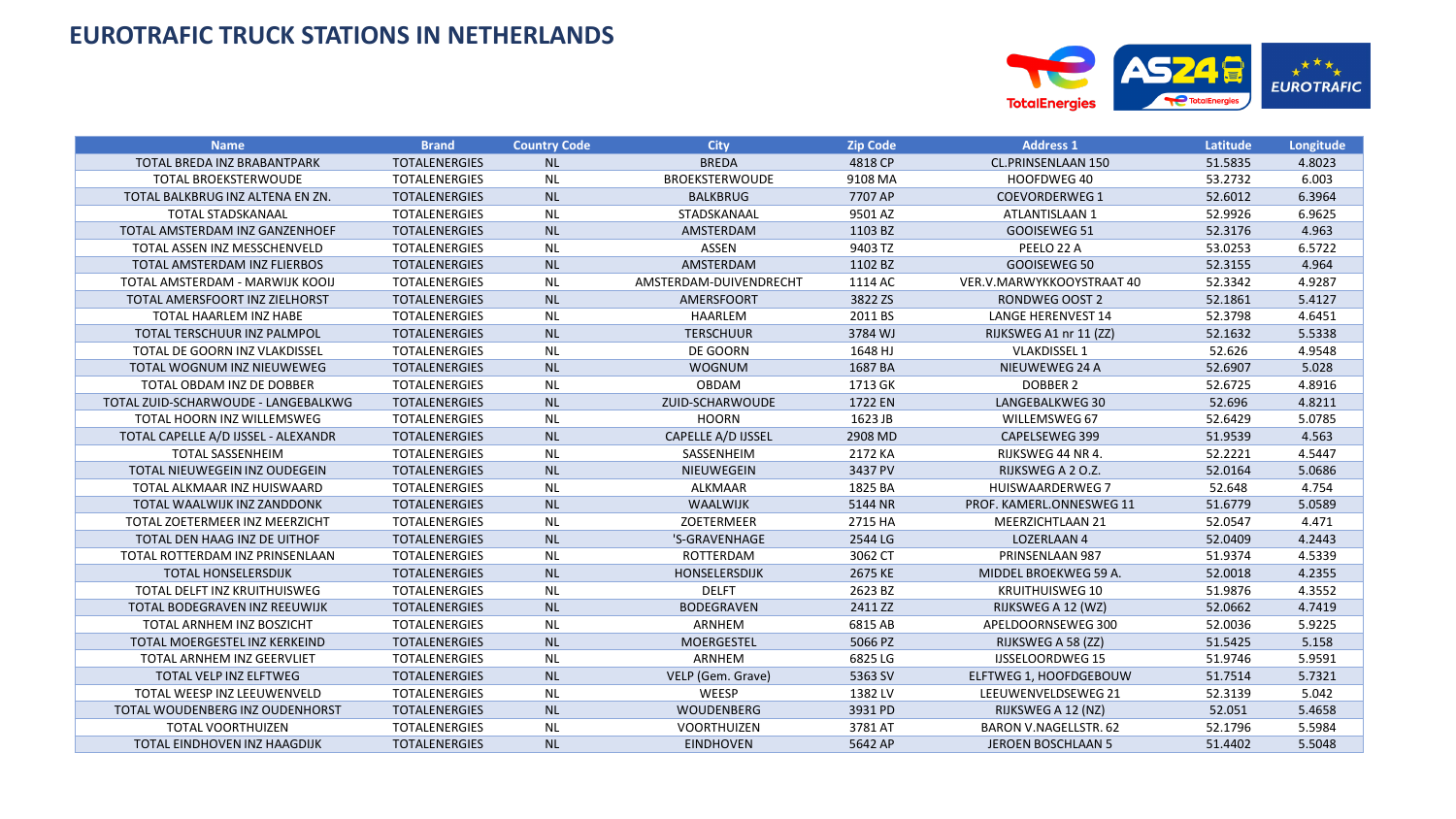

| <b>Name</b>                         | <b>Brand</b>         | <b>Country Code</b> | <b>City</b>                | <b>Zip Code</b> | <b>Address 1</b>              | Latitude | Longitude |
|-------------------------------------|----------------------|---------------------|----------------------------|-----------------|-------------------------------|----------|-----------|
| TOTAL RIJSSEN INZ VOORTMAN          | <b>TOTALENERGIES</b> | <b>NL</b>           | <b>RIJSSEN</b>             | 7461 EB         | MARKELOSEWEG 7.               | 52.3041  | 6.5228    |
| TOTAL 'S HEERARENDSKERKE- VLIEDBERG | <b>TOTALENERGIES</b> | <b>NL</b>           | 'S-HEER ARENDSKERKE        | 4458 SM         | RIJKSWEG A 58 (ZZ)            | 51.4847  | 3.8496    |
| <b>TOTAL SEVENUM</b>                | <b>TOTALENERGIES</b> | <b>NL</b>           | SEVENUM                    | 5975 MZ         | <b>MIDDEN PEELWEG 3</b>       | 51.3796  | 5.9839    |
| <b>TOTAL EXPRESS VLEDDER</b>        | <b>TOTAL EXPRESS</b> | <b>NL</b>           | <b>VLEDDER</b>             | 8381 CR         | DE ROLLE 1                    | 52.8547  | 6.2028    |
| TOTAL DEN HAM-JAN BINNENMARS        | <b>TOTALENERGIES</b> | <b>NL</b>           | <b>DEN HAM</b>             | 7683 BH         | <b>DORPSSTRAAT 35</b>         | 52.4613  | 6.5013    |
| TOTAL GIETEN INZ WESTERMAN          | <b>TOTALENERGIES</b> | <b>NL</b>           | <b>GIETEN</b>              | 9461 VA         | OELENBOOM 11                  | 52.9992  | 6.7625    |
| TOTAL HENGEVELDE INZ HARTGERINK     | <b>TOTAL EXPRESS</b> | <b>NL</b>           | HENGEVELDE                 | 7496 PW         | SLOTSWEG 7                    | 52.2021  | 6.6322    |
| TOTAL IJSSELMUIDEN - B. VD BELT     | <b>TOTALENERGIES</b> | <b>NL</b>           | <b>IJSSELMUIDEN</b>        | 8271 DG         | RONDEWEG 15                   | 52.5709  | 5.9338    |
| TOTAL NIJKERK INZ BAST DRIEDORP     | <b>TOTALENERGIES</b> | <b>NL</b>           | <b>NIJKERK</b>             | 3862 PB         | <b>BARNEVELDSEWEG 115</b>     | 52.2069  | 5.5197    |
| TOTAL AMSTERDAM INZ VLUGTLAAN       | <b>TOTALENERGIES</b> | <b>NL</b>           | AMSTERDAM                  | 1063 BJ         | <b>BURG. DE VLUGTLAAN 121</b> | 52.3802  | 4.8281    |
| TOTAL LEIDEN INZ TANQPLUS           | <b>TOTALENERGIES</b> | <b>NL</b>           | LEIDEN                     | 2321 HS         | LAMMENSCHANSWEG 143           | 52.1463  | 4.4906    |
| TOTAL EXPRESS BOVEN LEEUWEN         | <b>TOTAL EXPRESS</b> | <b>NL</b>           | <b>BOVEN LEEUWEN</b>       | 6657 KG         | FRIESSESTRAAT 1A              | 51.8762  | 5.5334    |
| TOTAL HAAKSBERGEN INZ HARTGERINK    | <b>TOTALENERGIES</b> | <b>NL</b>           | HAAKSBERGEN                | 7482 JB         | <b>ALBERT CUYPLAAN 58</b>     | 52.1609  | 6.7318    |
| TOTAL HUMMELO INZ OVERBEEK          | <b>TOTALENERGIES</b> | <b>NL</b>           | HUMMELO                    | 6999 AC         | DORPSSTRAAT 4-6               | 52.0064  | 6.233     |
| TOTAL TIEL INZ. NW. TIELSEWEG       | <b>TOTALENERGIES</b> | <b>NL</b>           | <b>TIEL</b>                | 4001 JT         | NW.TIELSEWEG 59A              | 51.8829  | 5.4304    |
| TOTAL MAASDIJK INZ BALLERING        | TOTALENERGIES        | <b>NL</b>           | <b>MAASDIJK</b>            | 2676 BM         | <b>LANGE KRUISWEG 48</b>      | 51.9565  | 4.2113    |
| TOTAL PRINSENBEEK INZ VERMEULEN     | <b>TOTALENERGIES</b> | <b>NL</b>           | PRINSENBEEK                | 4841 AP         | <b>HAVERDIJK 39</b>           | 51.5983  | 4.7195    |
| TOTAL HEERENVEEN INZ TEN WOUDE      | <b>TOTALENERGIES</b> | <b>NL</b>           | <b>HEERENVEEN</b>          | 8448 MT         | ORANJE NASSAULAAN 10          | 52.9517  | 5.9387    |
| TOTAL VEGHEL INZ DE LEEST           | <b>TOTALENERGIES</b> | <b>NL</b>           | <b>VEGHEL</b>              | 5463 JB         | DE LEEST 2                    | 51.6106  | 5.5398    |
| TOTAL HEERDE INZ KOLTHOORN          | <b>TOTALENERGIES</b> | <b>NL</b>           | HEERDE                     | 8181 MH         | RIJKSWEG 50                   | 52.3899  | 6.0158    |
| <b>TOTAL HEERLEN</b>                | <b>TOTALENERGIES</b> | <b>NL</b>           | <b>HEERLEN</b>             | 6412 PE         | <b>BEERSDALWEG 2a</b>         | 50.904   | 5.9394    |
| TOTAL HOUTEN INZ DE STAART          | <b>TOTALENERGIES</b> | <b>NL</b>           | <b>HOUTEN</b>              | 3992 LK         | DE STAART 1                   | 52.0248  | 5.14      |
| TOTAL AMSTERDAM INZ DE PIJP         | <b>TOTALENERGIES</b> | <b>NL</b>           | AMSTERDAM                  | 1072 PG         | 2E V.D HELSTSTRAAT 70         | 52.3494  | 4.8946    |
| <b>TOTAL AXEL</b>                   | <b>TOTALENERGIES</b> | <b>NL</b>           | AXEL                       | 4571 SB         | <b>BUTHDIJK 2.</b>            | 51.2672  | 3.8935    |
| <b>TOTAL BERKEL EN RODENRIJS</b>    | <b>TOTALENERGIES</b> | <b>NL</b>           | <b>BERKEL EN RODENRIJS</b> | 2651 AM         | RODENRIJSEWEG 369             | 51.9765  | 4.4593    |
| TOTAL DRUNEN INZ HET SEMPKE         | <b>TOTALENERGIES</b> | <b>NL</b>           | <b>DRUNEN</b>              | 5151 LH         | <b>BEETHOVENLAAN 17</b>       | 51.6809  | 5.1348    |
| TOTAL FIJNAART INZ DE FENDERT       | <b>TOTALENERGIES</b> | <b>NL</b>           | <b>FIJNAART</b>            | 4793 RZ         | RIJKSWEG A 59 (NZ)            | 51.6413  | 4.4814    |
| TOTAL HAARLEM INZ DE LIEDE          | <b>TOTALENERGIES</b> | <b>NL</b>           | HAARLEM                    | 2033 AA         | AMSTERDAMSEVAART 288          | 52.3829  | 4.6822    |
| TOTAL SCHARMER INZ VEENBORG         | <b>TOTALENERGIES</b> | <b>NL</b>           | <b>SCHARMER</b>            | 9616 TN         | RIJKSWEG A71                  | 53.1872  | 6.7164    |
| TOTAL MEERSSEN INZ KRUISBERG        | <b>TOTALENERGIES</b> | <b>NL</b>           | MEERSSEN                   | 6231 EE         | RIJKSWEG A 2 (ZO)             | 50.8864  | 5.7394    |
| TOTAL DORDRECHT INZ. ZUIDHOVEN      | <b>TOTALENERGIES</b> | <b>NL</b>           | <b>DORDRECHT</b>           | 3314 HX         | SM.HUGO VAN GYNWEG 2          | 51.7978  | 4.6674    |
| TOTAL EINDHOVEN INZ PRINSEJAGT      | <b>TOTALENERGIES</b> | <b>NL</b>           | <b>EINDHOVEN</b>           | 5624 AA         | <b>OUDE BOSSCHEBAAN 56</b>    | 51.4646  | 5.4586    |
| TOTAL DEN HAAG INZ CALAND 2         | <b>TOTALENERGIES</b> | <b>NL</b>           | 'S-GRAVENHAGE              | 2521 BW         | <b>CALANDSTRAAT 301</b>       | 52.0618  | 4.3151    |
| TOTAL AMSTERDAM INZ KADOELEN        | <b>TOTALENERGIES</b> | <b>NL</b>           | AMSTERDAM                  | 1035 VB         | <b>VORTICELLAWEG 2</b>        | 52.4166  | 4.9125    |
| TOTAL VELSERBROEK INZ DE KAMP       | <b>TOTALENERGIES</b> | <b>NL</b>           | <b>VELSERBROEK</b>         | 1991 BL         | DE KAMP 90,                   | 52.4388  | 4.6551    |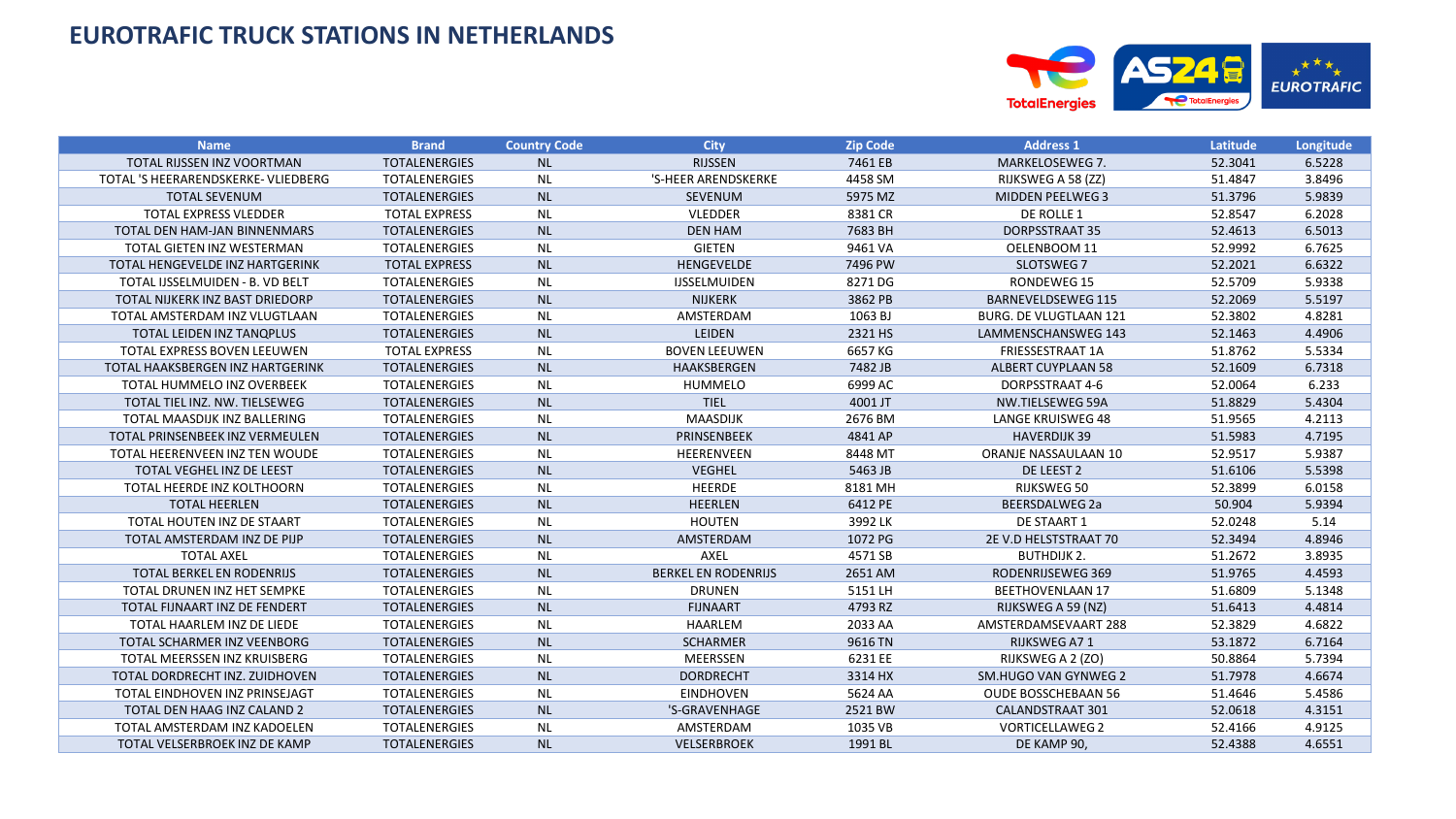

| <b>Name</b>                          | <b>Brand</b>         | <b>Country Code</b> | <b>City</b>         | <b>Zip Code</b> | <b>Address 1</b>                  | Latitude | Longitude |
|--------------------------------------|----------------------|---------------------|---------------------|-----------------|-----------------------------------|----------|-----------|
| TOTAL STAPHORST INZ KRALE            | <b>TOTALENERGIES</b> | <b>NL</b>           | <b>STAPHORST</b>    | 7951 SK         | <b>ACHTHOEVENWEG 2A</b>           | 52.6374  | 6.2075    |
| TOTAL NIJMEGEN INZ NEERBOSCH         | <b>TOTALENERGIES</b> | <b>NL</b>           | NIJMEGEN            | 6545 BW         | NEERBOSSCHEWEG 700                | 51.839   | 5.798     |
| TOTAL NOORD-SCHARWOUDE INZ TESSELAA  | <b>TOTALENERGIES</b> | <b>NL</b>           | NOORD-SCHARWOUDE    | 1723 NG         | SPOORSTRAAT 136                   | 52.7085  | 4.8161    |
| <b>TOTAL MOERDIJK</b>                | <b>TOTALENERGIES</b> | <b>NL</b>           | <b>KLUNDERT</b>     | 4791 VE         | <b>ZUIDELIJKE RANDWEG 3</b>       | 51.6567  | 4.5562    |
| <b>TOTAL OOSTHUIZEN</b>              | <b>TOTALENERGIES</b> | NL                  | <b>OOSTHUIZEN</b>   | 1474 HK         | <b>PROVINCIALEWEG 2</b>           | 52.5781  | 4.9986    |
| <b>TOTAL EXPRESS ROERMOND</b>        | <b>TOTAL EXPRESS</b> | <b>NL</b>           | <b>ROERMOND</b>     | 6042 KZ         | ST WIROSINGEL 199                 | 51.2108  | 6.016     |
| TOTAL ASSEN INZ PEELERVELD           | <b>TOTALENERGIES</b> | <b>NL</b>           | <b>ASSEN</b>        | 9407 ZZ         | VERZORGINGSPLAATS PEELERV 2 (A28) | 53.022   | 6.5542    |
| TOTAL VEGHEL - POORT VAN VEGHEL      | <b>TOTALENERGIES</b> | NL                  | <b>VEGHEL</b>       | 5466 SB         | POORT VAN VEGHEL 4900             | 51.5994  | 5.5165    |
| TOTAL SPRUNDEL INZ JOCHEMS           | <b>TOTALENERGIES</b> | <b>NL</b>           | SPRUNDEL            | 4714 TE         | LUIENHOEKSESTRAAT 18 A            | 51.5467  | 4.6027    |
| TOTAL OPHEMERT INZ. BOMMELSESTRAAT   | <b>TOTALENERGIES</b> | <b>NL</b>           | <b>OPHEMERT</b>     | 4061 RG         | BOMMELSESTRAAT 63                 | 51.8399  | 5.3553    |
| TOTAL OSPEL INZ DONKERS-MOOREN       | <b>TOTALENERGIES</b> | <b>NL</b>           | <b>OSPEL</b>        | 6035 RG         | <b>MEIJELSEDIJK 19</b>            | 51.3054  | 5.7955    |
| TOTAL SILVOLDE INZ WILLEMSEN         | <b>TOTALENERGIES</b> | <b>NL</b>           | <b>SILVOLDE</b>     | 7064 BC         | ULFTSEWEG 87 A                    | 51.904   | 6.3875    |
| <b>TOTAL TEGELEN INZ VISSERS</b>     | <b>TOTALENERGIES</b> | <b>NL</b>           | <b>TEGELEN</b>      | 5931 CV         | <b>VENLOSEWEG 106</b>             | 51.3521  | 6.1499    |
| TOTAL TIEL INZ RAUWENHOF             | <b>TOTALENERGIES</b> | <b>NL</b>           | <b>TIEL</b>         | 4003 KA         | RIVIERENLANDLAAN 4                | 51.8849  | 5.4075    |
| <b>TOTAL WAGENAAR</b>                | <b>TOTALENERGIES</b> | NL                  | <b>URETERP</b>      | 9247 CM         | DE FEART 107                      | 53.1089  | 6.1689    |
| TOTAL VALKENBURG INZ JONGENEEL       | <b>TOTALENERGIES</b> | <b>NL</b>           | VALKENBURG          | 2235 SE         | VOORSCHOTERWEG 15 A               | 52.1709  | 4.4445    |
| <b>TOTAL VELSEN-ZUID</b>             | <b>TOTALENERGIES</b> | <b>NL</b>           | <b>VELSEN</b>       | 1981 EK         | MINISTER VAN HOUTENLAAN 130       | 52.4536  | 4.6331    |
| TOTAL VIANEN INZ. VINXWAARD          | <b>TOTALENERGIES</b> | <b>NL</b>           | <b>VIANEN</b>       | 4132 XE         | PRINS BERNHARDSTRAAT 49           | 51.9893  | 5.0878    |
| TOTAL TRUCK UTRECHT INZ. ATOOMWEG    | <b>TOTALENERGIES</b> | <b>NL</b>           | <b>UTRECHT</b>      | 3542 AB         | ATOOMWEG 46B                      | 52.1062  | 5.0656    |
| TOTAL WERNHOUT INZ MAALBERGEN        | <b>TOTALENERGIES</b> | <b>NL</b>           | <b>WERNHOUT</b>     | 4884 AS         | <b>WERNHOUTSEWEG 113</b>          | 51.4561  | 4.6457    |
| TOTAL WIERDEN INZ SCHASFOORT         | <b>TOTALENERGIES</b> | <b>NL</b>           | <b>WIERDEN</b>      | 7642 AH         | NIJVERDALSESTRAAT 82              | 52.3603  | 6.5823    |
| TOTAL ZWAAGWESTEINDE - DIJKSTRA      | <b>TOTALENERGIES</b> | <b>NL</b>           | DE WESTEREEN        | 9271 CK         | NOORDERSTATIONSSTRAAT 40          | 53.251   | 6.037     |
| <b>TOTAL EXPRESS BORN INZ KNOPS</b>  | <b>TOTAL EXPRESS</b> | <b>NL</b>           | <b>BORN</b>         | 6121 XH         | SITTARDERWEG 10                   | 51.0271  | 5.8163    |
| TOTAL BEUSICHEM - GARAGE KNOBBOUT    | <b>TOTALENERGIES</b> | <b>NL</b>           | <b>BEUSICHEM</b>    | 4112 ME         | <b>KERSWERF 2-4</b>               | 51.9503  | 5.2801    |
| TOTAL LEIDERDORP INZ AURORA          | <b>TOTALENERGIES</b> | <b>NL</b>           | <b>LEIDERDORP</b>   | 2353 ZW         | <b>RIJKSWEG A4 OOSTZIJDE NR 1</b> | 52.16    | 4.5543    |
| TOTAL - AUTOBEDRIJF J. FLORYN V.O.   | <b>TOTALENERGIES</b> | <b>NL</b>           | <b>TERSCHUUR</b>    | 3784 WK         | HOEVELAKENSEWEG, 154              |          |           |
| <b>TOTAL - SELNISSE</b>              | <b>TOTALENERGIES</b> | <b>NL</b>           | 'S-HEER ARENDSKERKE | 4458 SB         | <b>RW A58</b>                     |          |           |
| <b>TOTAL DE BRUG</b>                 | <b>TOTALENERGIES</b> | <b>NL</b>           | <b>BEEK EN DONK</b> | 5741 GT         | <b>BRUGSTRAAT 2 - 4</b>           |          |           |
| <b>GARAGE SPEERSTRA (COMPETITOR)</b> | <b>TOTALENERGIES</b> | <b>NL</b>           | <b>WOLVEGA</b>      | 8471 PX         | ORANJE NASSAULAAN 109             |          |           |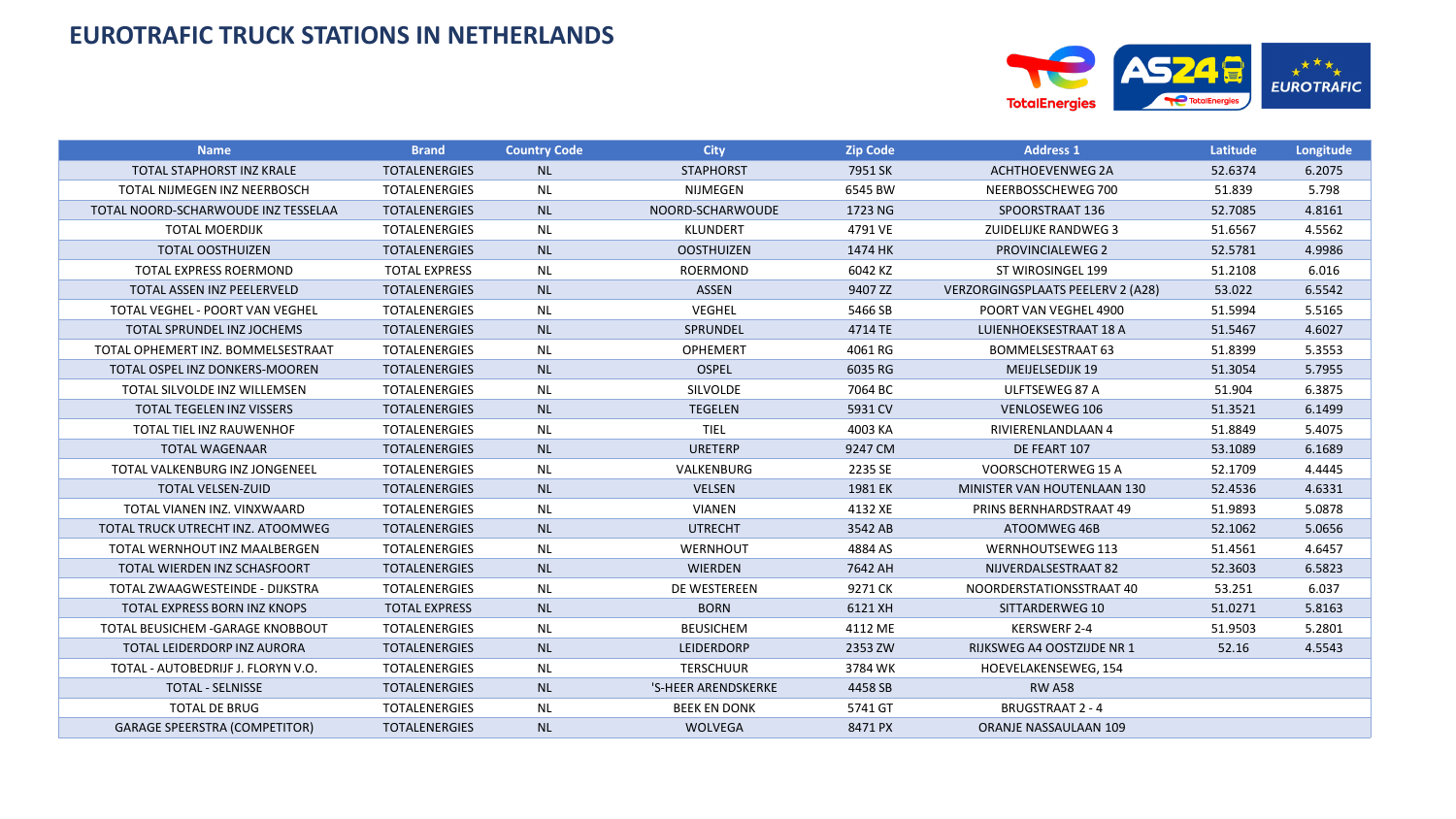

| <b>Name</b>                       | <b>Brand</b> | <b>Country Code</b> | <b>City</b>            | <b>Zip Code</b> | <b>Address 1</b>           | Latitude   | Longitude |
|-----------------------------------|--------------|---------------------|------------------------|-----------------|----------------------------|------------|-----------|
| BP express Apeldoorn              | <b>BP</b>    | <b>NL</b>           | <b>APELDOORN</b>       | 7327 AX         | Laan van Kuipershof 10     | 52.1938263 | 5.9863692 |
| <b>BP</b> De Poel                 | <b>BP</b>    | <b>NL</b>           | <b>EDE GLD</b>         | 6718 VZ         | Rijksweg A30               | 52.0634741 | 5.6118571 |
| BP Slump Oil Haren                | <b>BP</b>    | <b>NL</b>           | <b>HAREN</b>           | 9752 KS         | Emmalaan 33                | 53.167226  | 6.593902  |
| BP Rondweg (tankautomatengedee    | BP           | <b>NL</b>           | <b>DALFSEN</b>         | 7721 AA         | Rondweg 20-22              | 52.5094012 | 6.2632325 |
| <b>BP Baarn (Vulstations)</b>     | <b>BP</b>    | <b>NL</b>           | <b>BAARN</b>           | 3741 LA         | Eemweg 25                  | 52.2147133 | 5.3020449 |
| <b>BP Ramelle</b>                 | BP           | <b>NL</b>           | <b>UDEN</b>            | 5402 KD         | Pres. Kennedylaan 24       | 51.660129  | 5.627736  |
| <b>BP Soest</b>                   | <b>BP</b>    | <b>NL</b>           | SOEST                  | 3762 EA         | Koningsweg 17              | 52.17815   | 5.27079   |
| <b>BP Stadspolders</b>            | BP           | <b>NL</b>           | <b>DORDRECHT</b>       | 3319 LH         | Provincialeweg 32          | 51.7994796 | 4.7068139 |
| BP VOLLENHOVEN BERGEN             | <b>BP</b>    | <b>NL</b>           | <b>BERGEN OP ZOOM</b>  | 4612 PD         | Randweg West 1             | 51.511065  | 4.275346  |
| <b>BP Maasbree</b>                | BP           | <b>NL</b>           | MAASBREE               | 5993 RG         | Provincialeweg 19          | 51.355112  | 6.050134  |
| <b>BP De Bolder</b>               | <b>BP</b>    | NL                  | <b>HOLTEN</b>          | 7451 NX         | Rijksweg A15               | 52.2529    | 6.4317    |
| <b>BP Lingehorst</b>              | BP           | <b>NL</b>           | <b>BEESD</b>           | 4153 RL         | Rijksweg A2                | 51.9115158 | 5.1806867 |
| <b>BP Middelweerd</b>             | <b>BP</b>    | <b>NL</b>           | <b>HARMELEN</b>        | 3481 MG         | Bedrijfsweg 2              | 52.095936  | 4.945646  |
| BP De Zweth Wateringen            | ВP           | <b>NL</b>           | WATERINGEN             | 2291 HG         | Wippolderlaan 2            | 52.01017   | 4.29365   |
| BP express Rhenen                 | <b>BP</b>    | <b>NL</b>           | <b>RHENEN</b>          | 3911 TW         | Utrechtsestraatweg 58 N225 | 51.96092   | 5.5583    |
| <b>BP De Vink</b>                 | BP           | <b>NL</b>           | NIEUWERKERK A/D IJSSEL | 2913 LW         | Rijksweg A20               | 51.966349  | 4.588745  |
| <b>BP IJsselallee</b>             | <b>BP</b>    | <b>NL</b>           | ZWOLLE                 | 8017 ZA         | <b>IJsselallee 1</b>       | 52.4996033 | 6.1046272 |
| <b>BP Drachten</b>                | <b>BP</b>    | <b>NL</b>           | <b>DRACHTEN</b>        | 9203 SZ         | Zuiderhogeweg 78           | 53.102563  | 6.0821557 |
| <b>BP Slagboom</b>                | <b>BP</b>    | <b>NL</b>           | AMSTERDAM              | 1097 ST         | Gooiseweg ZW 10            | 52.347539  | 4.92548   |
| BP express Bergschenhoek          | <b>BP</b>    | <b>NL</b>           | <b>BERGSCHENHOEK</b>   | 2661 CV         | Bergweg Zuid 70            | 51.9796334 | 4.4976246 |
| <b>BP Marathonweg</b>             | <b>BP</b>    | <b>NL</b>           | VLAARDINGEN            | 3132 LA         | Marathonweg 18             | 51.9162179 | 4.3302977 |
| <b>BP Pol</b>                     | <b>BP</b>    | <b>NL</b>           | <b>BORNE</b>           | 7621 BA         | Azelosestraat 101          | 52.297247  | 6.734142  |
| BP de Roode Til                   | <b>BP</b>    | <b>NL</b>           | Scheemda               | 9679 TN         | Rijksweg A7 nr. 1          | 53.182396  | 6.932881  |
| <b>BP Express Ulvenhout</b>       | <b>BP</b>    | <b>NL</b>           | <b>ULVENHOUT</b>       | 4851 SN         | Chaamsebaan 6              | 51.5400194 | 4.7942743 |
| <b>BP De Sonse Heide</b>          | <b>BP</b>    | <b>NL</b>           | <b>SON EN BREUGEL</b>  | 5691 PL         | Rijksweg A50               | 51.535977  | 5.479521  |
| <b>BP De Hucht</b>                | <b>BP</b>    | <b>NL</b>           | <b>UGCHELEN</b>        | 7339 ET         | Rijksweg 779               | 52.18535   | 5.8919    |
| <b>BP Tankstation Molenaar BV</b> | <b>BP</b>    | <b>NL</b>           | VOLENDAM               | 1131 CX         | Julianaweg 1               | 52.49198   | 5.06189   |
| <b>BP Koot</b>                    | <b>BP</b>    | <b>NL</b>           | <b>EEMNES</b>          | 3755 BX         | <b>Bramenberg 2</b>        | 52.2492564 | 5.250499  |
| <b>BP Meinerswijk</b>             | <b>BP</b>    | <b>NL</b>           | <b>ARNHEM</b>          | 6841 HP         | Eldenseweg 2               | 51.968763  | 5.8907452 |
| <b>BP Schulte</b>                 | BP           | <b>NL</b>           | KWINTSHEUL             | 2295 KK         | Heulweg 118 A              | 52.0168    | 4.257441  |
| <b>BP Milheeze</b>                | <b>BP</b>    | <b>NL</b>           | <b>MILHEEZE</b>        | 5763 AD         | Milheezestraat 19          | 51.504426  | 5.78815   |
| <b>BP Balken Kok</b>              | <b>BP</b>    | <b>NL</b>           | <b>ASSEN</b>           | 9405 CC         | <b>Balkenweg 2</b>         | 52.994509  | 6.535342  |
| <b>BP Express Soesterberg</b>     | <b>BP</b>    | <b>NL</b>           | SOESTERBERG            | 3769 AD         | Amersfoortsestraat 13 N237 | 52.1235278 | 5.2877068 |
| <b>BP Kadoelen</b>                | BP           | <b>NL</b>           | LANDSMEER              | 1121 DS         | IJdoornlaan 11             | 52.4195147 | 4.9123343 |
| <b>BP Tjoelker</b>                | <b>BP</b>    | NL                  | LEEK                   | 9351 TB         | Diepswal 22                | 53.150763  | 6.370816  |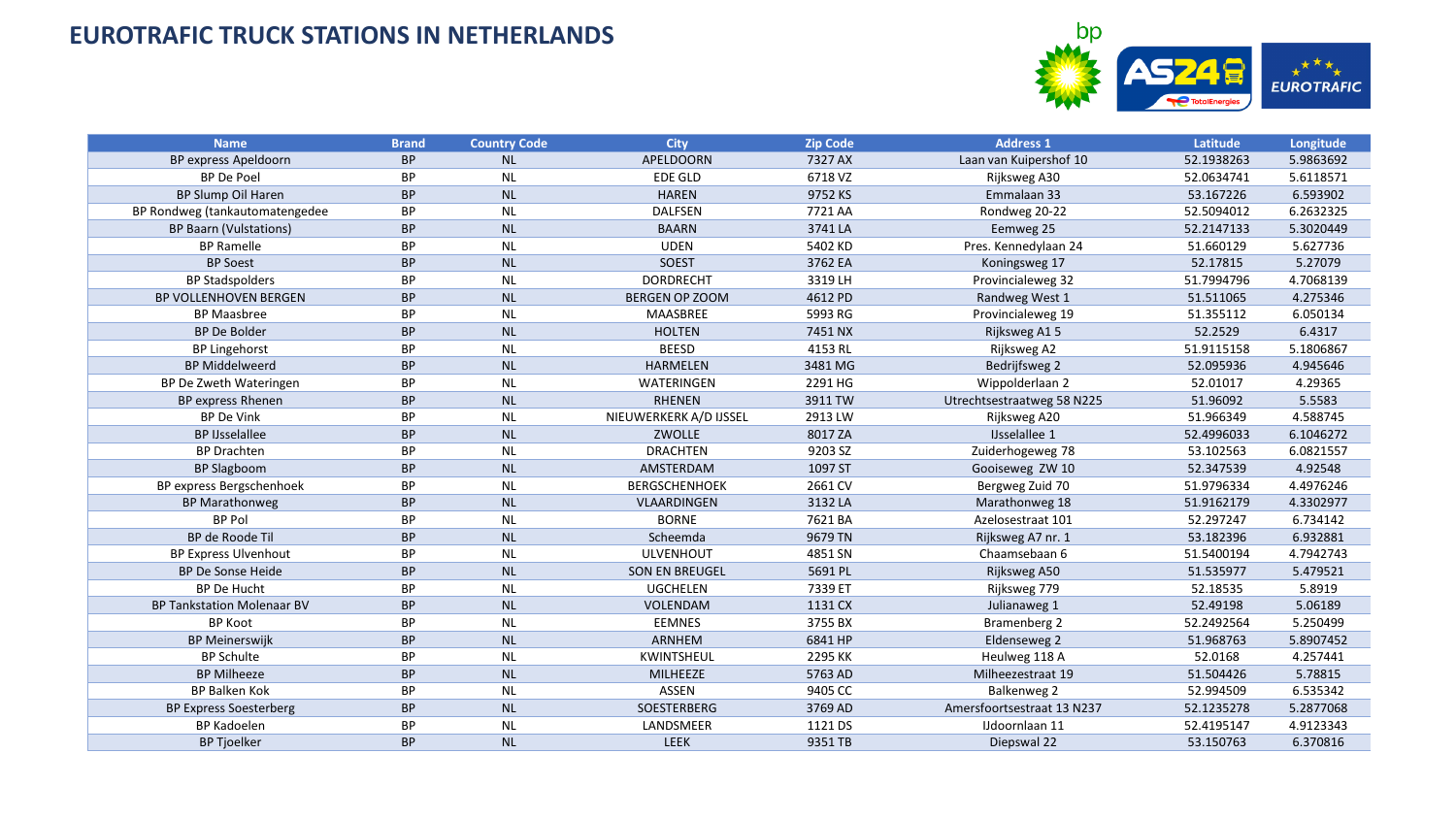

| <b>Name</b>                 | <b>Brand</b> | <b>Country Code</b> | <b>City</b>           | <b>Zip Code</b> | <b>Address 1</b>       | Latitude   | Longitude |
|-----------------------------|--------------|---------------------|-----------------------|-----------------|------------------------|------------|-----------|
| <b>BP De Houtakker</b>      | <b>BP</b>    | <b>NL</b>           | <b>BEMMEL</b>         | 6681 CW         | De Houtakker 2 B       | 51.8953974 | 5.9111177 |
| <b>BP Helvoirt</b>          | <b>BP</b>    | <b>NL</b>           | HELVOIRT (GEM.HAAREN) | 5268 KJ         | Rijksweg A24           | 51.6321577 | 5.243912  |
| <b>BP</b> Wenting           | <b>BP</b>    | <b>NL</b>           | HENGELO (Gld.)        | 7255 AX         | Molenenk 2             | 52.040469  | 6.305498  |
| BP express Ter Aar          | <b>BP</b>    | <b>NL</b>           | <b>TER AAR</b>        | 2461 EK         | Westkanaalweg 106-107  | 52.1669954 | 4.710497  |
| <b>BP De Gagel</b>          | <b>BP</b>    | NL                  | <b>SCHAYK</b>         | 5374 PJ         | Rijksweg A50           | 51.745587  | 5.600309  |
| <b>BP Express Denekamp</b>  | BP           | <b>NL</b>           | DENEKAMP              | 7591 GM         | Oldenzaalsestraat 52   | 52.3705203 | 7.0002058 |
| <b>BP Oudbroeken</b>        | <b>BP</b>    | <b>NL</b>           | <b>DUIVEN</b>         | 6921 AA         | Rijksweg A12           | 51.9520946 | 6.0524368 |
| <b>BP De IJssel</b>         | BP           | <b>NL</b>           | NIEUWEGEIN            | 3437 PV         | Rijksweg A2            | 52.028416  | 5.0628089 |
| <b>BP Bornheim</b>          | <b>BP</b>    | <b>NL</b>           | WEZEP                 | 8091 ZZ         | Rijksweg A28           | 52.4509    | 5.9771    |
| <b>BP Coentunnel</b>        | <b>BP</b>    | <b>NL</b>           | <b>OOSTZAAN</b>       | 1511 HX         | Rijksweg A8            | 52.4429543 | 4.8565253 |
| <b>BP Diekman</b>           | <b>BP</b>    | NL                  | <b>ENSCHEDE</b>       | 7541 WK         | Kuipersdijk 420        | 52.2031885 | 6.8943477 |
| <b>BP De Bloemenveiling</b> | BP           | <b>NL</b>           | HONSELERSDIJK         | 2675 KD         | Middel Broekweg 35     | 51.9990742 | 4.2296156 |
| <b>BP Noord</b>             | <b>BP</b>    | NL                  | AMSTERDAM             | 1032 KW         | Metaalbewerkerweg 3    | 52.40092   | 4.90802   |
| <b>BP Statenlaan</b>        | <b>BP</b>    | <b>NL</b>           | S-GRAVENHAGE          | 2582 GX         | Statenlaan 158         | 52.096529  | 4.2707204 |
| <b>BP Emerpark</b>          | <b>BP</b>    | NL                  | <b>BREDA</b>          | 4824 EG         | Emerparklaan 5         | 51.610914  | 4.753625  |
| <b>BP Hoofdstraat Epe</b>   | <b>BP</b>    | <b>NL</b>           | EPE                   | 8162 AT         | Hoofdstraat 204        | 52.339459  | 5.9815702 |
| <b>BP Larserdreef</b>       | <b>BP</b>    | <b>NL</b>           | LELYSTAD              | 8226 JX         | Ketelmeerstraat 220    | 52.4884    | 5.491861  |
| BP Kerk en Zanen            | <b>BP</b>    | <b>NL</b>           | ALPHEN AAN DEN RIJN   | 2408 AE         | Leidse Schouw 10       | 52.1248139 | 4.626089  |
| <b>BP Oirschot</b>          | <b>BP</b>    | <b>NL</b>           | <b>OIRSCHOT</b>       | 5688 MZ         | Kempenweg 5            | 51.4960649 | 5.3140488 |
| BP Zeyerveen                | <b>BP</b>    | <b>NL</b>           | <b>ASSEN</b>          | 9406 ZZ         | Rijksweg A28 WZ        | 53.016951  | 6.545668  |
| <b>BP Avelingen</b>         | <b>BP</b>    | NL                  | <b>GORINCHEM</b>      | 4202 MN         | Avelingen oost 4       | 51.8325156 | 4.9496197 |
| BP De Heeg                  | <b>BP</b>    | <b>NL</b>           | <b>MAASTRICHT</b>     | 6228 LK         | Oeslingerbaan 100      | 50.8315    | 5.7215    |
| <b>BP Voordaan</b>          | <b>BP</b>    | <b>NL</b>           | <b>GROENEKAN</b>      | 3737 MM         | Rijksweg A27           | 52.1286449 | 5.149849  |
| <b>BP De Huesmolen</b>      | <b>BP</b>    | <b>NL</b>           | <b>HOORN</b>          | 1625 PA         | Zwaagmergouw 1         | 52.655377  | 5.0607517 |
| <b>BP Het Spaarne</b>       | <b>BP</b>    | <b>NL</b>           | <b>HAARLEM</b>        | 2021 KC         | Spaarndamseweg 302     | 52.394713  | 4.650202  |
| <b>BP Munnikensteeg</b>     | <b>BP</b>    | <b>NL</b>           | ZWIJNDRECHT           | 3335LJ          | Munnikensteeg 26       | 51.822523  | 4.602788  |
| <b>BP Westerweg</b>         | <b>BP</b>    | <b>NL</b>           | HEERHUGOWAARD         | 1704 PC         | Westerweg 2            | 52.644501  | 4.792876  |
| <b>BP Maassluis</b>         | <b>BP</b>    | <b>NL</b>           | VLAARDINGEN           | 3138 HB         | Rijksweg A20           | 51.9187359 | 4.3158727 |
| BP Slump Oil Heerenveen     | <b>BP</b>    | <b>NL</b>           | HEERENVEEN            | 8442 CR         | Burg. Kuperusplein 130 | 52.959011  | 5.928323  |
| BP Heijmans Koudenhoven     | <b>BP</b>    | <b>NL</b>           | <b>EINDHOVEN</b>      | 5631 NR         | Eisenhowerlaan 11      | 51.454635  | 5.5223    |
| <b>BP Sloterplas</b>        | <b>BP</b>    | <b>NL</b>           | AMSTERDAM             | 1064 EL         | Burg. Rendorpstraat 2  | 52.3739314 | 4.8272025 |
| <b>BP Mastpolder</b>        | <b>BP</b>    | <b>NL</b>           | <b>RUCPHEN</b>        | 4715 TA         | Rijksweg Zuid          | 51.5474292 | 4.528191  |
| <b>BP</b> Epe               | <b>BP</b>    | <b>NL</b>           | <b>EPE</b>            | 8161 CA         | Paasvuurweg 9          | 52.350736  | 5.989533  |
| <b>BP Oude Haagseweg</b>    | <b>BP</b>    | <b>NL</b>           | AMSTERDAM             | 1066 BW         | Oude Haagseweg 18      | 52.33739   | 4.818116  |
| <b>BP Express Deurne</b>    | <b>BP</b>    | NL                  | <b>DEURNE</b>         | 5753 PP         | Liesselseweg 114       | 51.4539566 | 5.796648  |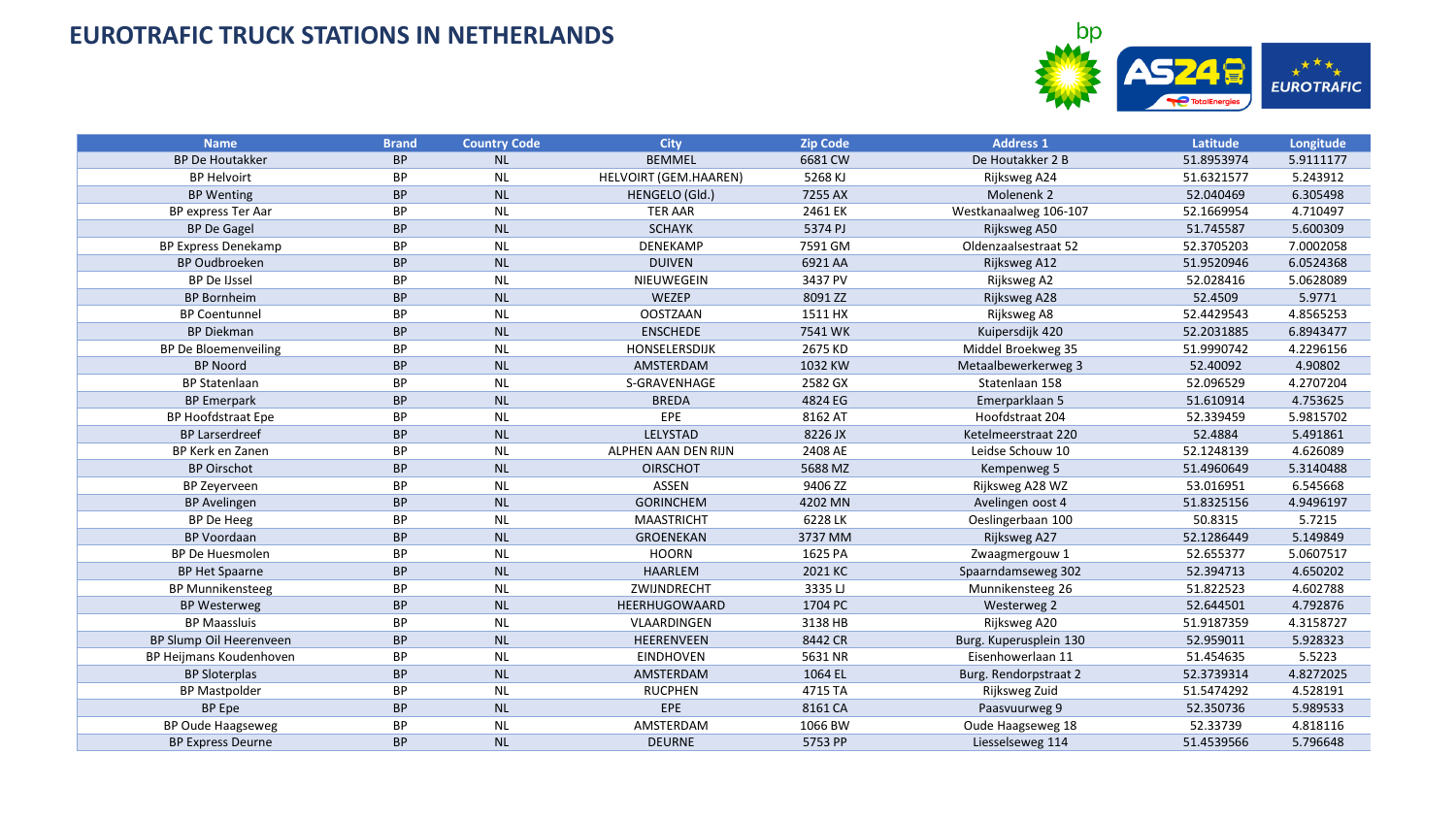

| <b>Name</b>                   | <b>Brand</b> | <b>Country Code</b> | <b>City</b>               | Zip Code | <b>Address 1</b>                   | Latitude   | Longitude |
|-------------------------------|--------------|---------------------|---------------------------|----------|------------------------------------|------------|-----------|
| <b>BP Dubbeldam</b>           | <b>BP</b>    | <b>NL</b>           | <b>DORDRECHT</b>          | 3319 LH  | Provincialeweg 11                  | 51.8016921 | 4.7000831 |
| <b>BP Express Stadskanaal</b> | <b>BP</b>    | <b>NL</b>           | STADSKANAAL               | 9502 EV  | Steenhouwer 33                     | 52.981258  | 6.9702    |
| <b>BP Orden</b>               | <b>BP</b>    | <b>NL</b>           | APELDOORN                 | 7312 KX  | Laan van Orden 322                 | 52.2008786 | 5.9303647 |
| <b>BP Express Helmond</b>     | <b>BP</b>    | <b>NL</b>           | <b>HELMOND</b>            | 5704 BS  | Heibloemweg 1                      | 51.4496576 | 5.7080063 |
| <b>BP Keizershof</b>          | <b>BP</b>    | <b>NL</b>           | <b>KLUNDERT</b>           | 4791 SZ  | Rijksweg A17 nr.1                  | 51.6417837 | 4.555335  |
| BP Ten Bruggencate            | BP           | <b>NL</b>           | <b>BROEK OP LANGEDIJK</b> | 1721 CV  | Hornweg 6                          | 52.678484  | 4.800313  |
| <b>BP Zuiderzeeweg</b>        | <b>BP</b>    | <b>NL</b>           | Amsterdam                 | 1023 NW  | Zuiderzeeweg 1000                  | 52.3890373 | 4.9642822 |
| <b>BP Coosenhoek</b>          | <b>BP</b>    | <b>NL</b>           | <b>BRIELLE</b>            | 3237 NA  | Rijksweg N57                       | 51.87113   | 4.18204   |
| <b>BP Weesp</b>               | <b>BP</b>    | NL                  | WEESP                     | 1381 HR  | Gooilandseweg 2                    | 52.3025351 | 5.0355148 |
| BP Dalhuisen 't Harde         | <b>BP</b>    | <b>NL</b>           | <b>THARDE</b>             | 8084 HD  | Eperweg 105                        | 52.409251  | 5.891229  |
| BP De Geffense Barriere       | <b>BP</b>    | <b>NL</b>           | <b>GEFFEN</b>             | 5386 LE  | Rijksweg A59                       | 51.7347097 | 5.4942369 |
| BP Vossedal - A2              | BP           | <b>NL</b>           | <b>BEEK</b>               | 6191 SB  | Rijksweg 75                        | 50.937     | 5.78417   |
| <b>BP Winterswijk</b>         | <b>BP</b>    | NL                  | WINTERSWIJK               | 7101 LR  | Vredenseweg 82 a                   | 51.9750651 | 6.733801  |
| <b>BP Reijnen</b>             | <b>BP</b>    | <b>NL</b>           | <b>VENLO</b>              | 5916 RP  | Europaweg 21                       | 51.396167  | 6.161361  |
| <b>BP Jouster Poort</b>       | <b>BP</b>    | NL                  | <b>JOURE</b>              | 8501 ZN  | Geert Knolweg 64                   | 52.960168  | 5.81166   |
| BP express Maasdam            | BP           | <b>NL</b>           | <b>MAASDAM</b>            | 3299 XG  | Sportlaan 1                        | 51.7925321 | 4.5531034 |
| <b>BP De Hespelaar</b>        | <b>BP</b>    | <b>NL</b>           | <b>DEN HOUT</b>           | 4911 BV  | Rijksweg A59                       | 51.6735265 | 4.8188808 |
| BP De Boogaard                | <b>BP</b>    | <b>NL</b>           | <b>RIJSWIJK</b>           | 2285 VL  | J.C. van Markenlaan 1              | 52.036264  | 4.312766  |
| <b>BP De Voetpomp</b>         | <b>BP</b>    | <b>NL</b>           | KRABBENDIJKE              | 4413 RZ  | Rijksweg 1 ZZ / Rijksweg A58       | 51.4252347 | 4.0882444 |
| BP Slump Oil Tankautomaat     | <b>BP</b>    | <b>NL</b>           | <b>VEENOORD</b>           | 7844 TD  | Boerdijk 42                        | 52.723676  | 6.842776  |
| BP De Rietkampen              | <b>BP</b>    | <b>NL</b>           | <b>EDE</b>                | 6716 AW  | Dr. W. Dreeslaan 25                | 52.0207802 | 5.6486538 |
| <b>BP Express Utrecht</b>     | <b>BP</b>    | <b>NL</b>           | <b>UTRECHT</b>            | 3562 MA  | Alb. Schweitzerdreef 12            | 52.120664  | 5.121667  |
| BP Bosdreef (Uitgaand)        | <b>BP</b>    | <b>NL</b>           | <b>ROTTERDAM</b>          | 3062 CA  | Bosdreef 12                        | 51.94585   | 4.52345   |
| <b>BP Kruisoord</b>           | <b>BP</b>    | <b>NL</b>           | NOORDBEEMSTER             | 1463 PZ  | Rijksweg A7                        | 52.580713  | 4.977939  |
| <b>BP Cartesiusweg</b>        | <b>BP</b>    | <b>NL</b>           | <b>UTRECHT</b>            | 3534 BD  | Cartesiusweg 140                   | 52.0982344 | 5.0863373 |
| <b>BP Lemmer</b>              | <b>BP</b>    | <b>NL</b>           | LEMMER                    | 8531 DK  | Zeedijk 1                          | 52.843406  | 5.716391  |
| <b>BP Parnassusweg</b>        | <b>BP</b>    | <b>NL</b>           | AMSTERDAM                 | 1081 LC  | Parnassusweg 850                   | 52.3362994 | 4.8685956 |
| <b>BP Halfweg</b>             | <b>BP</b>    | <b>NL</b>           | <b>HALFWEG</b>            | 1165 MJ  | Haarlemmerstr.w./Suikerfabr. A 200 | 52.386591  | 4.740334  |
| BP express Zwanenburg         | <b>BP</b>    | <b>NL</b>           | ZWANENBURG                | 1161 EZ  | IJweg 341                          | 52.3659    | 4.73845   |
| <b>BP Station Ziedewij</b>    | <b>BP</b>    | <b>NL</b>           | <b>BARENDRECHT</b>        | 2992 SP  | Middelweg 3                        | 51.8447762 | 4.5190876 |
| <b>BP Klaassens Emmeloord</b> | <b>BP</b>    | <b>NL</b>           | EMMELOORD                 | 8303 BX  | Urkerweg 12                        | 52.6992914 | 5.7295676 |
| <b>BP Klaver 2</b>            | <b>BP</b>    | <b>NL</b>           | <b>VENLO</b>              | 5925 AA  | Henr. Roland Holstlaan 50          | 51.372788  | 6.1362042 |
| <b>BP Soomerwegh</b>          | <b>BP</b>    | <b>NL</b>           | <b>CASTRICUM</b>          | 1902 CE  | Soomerwegh 3                       | 52.5508222 | 4.6726398 |
| <b>BP Spaanse Polder</b>      | BP           | <b>NL</b>           | ROTTERDAM                 | 3044 CK  | Vlaardingweg 64                    | 51.931313  | 4.414744  |
| <b>BP DIVERS WOERDEN</b>      | <b>BP</b>    | NL                  | <b>WOERDEN</b>            | 3446 CE  | Europabaan 2                       | 52.0758135 | 4.9012611 |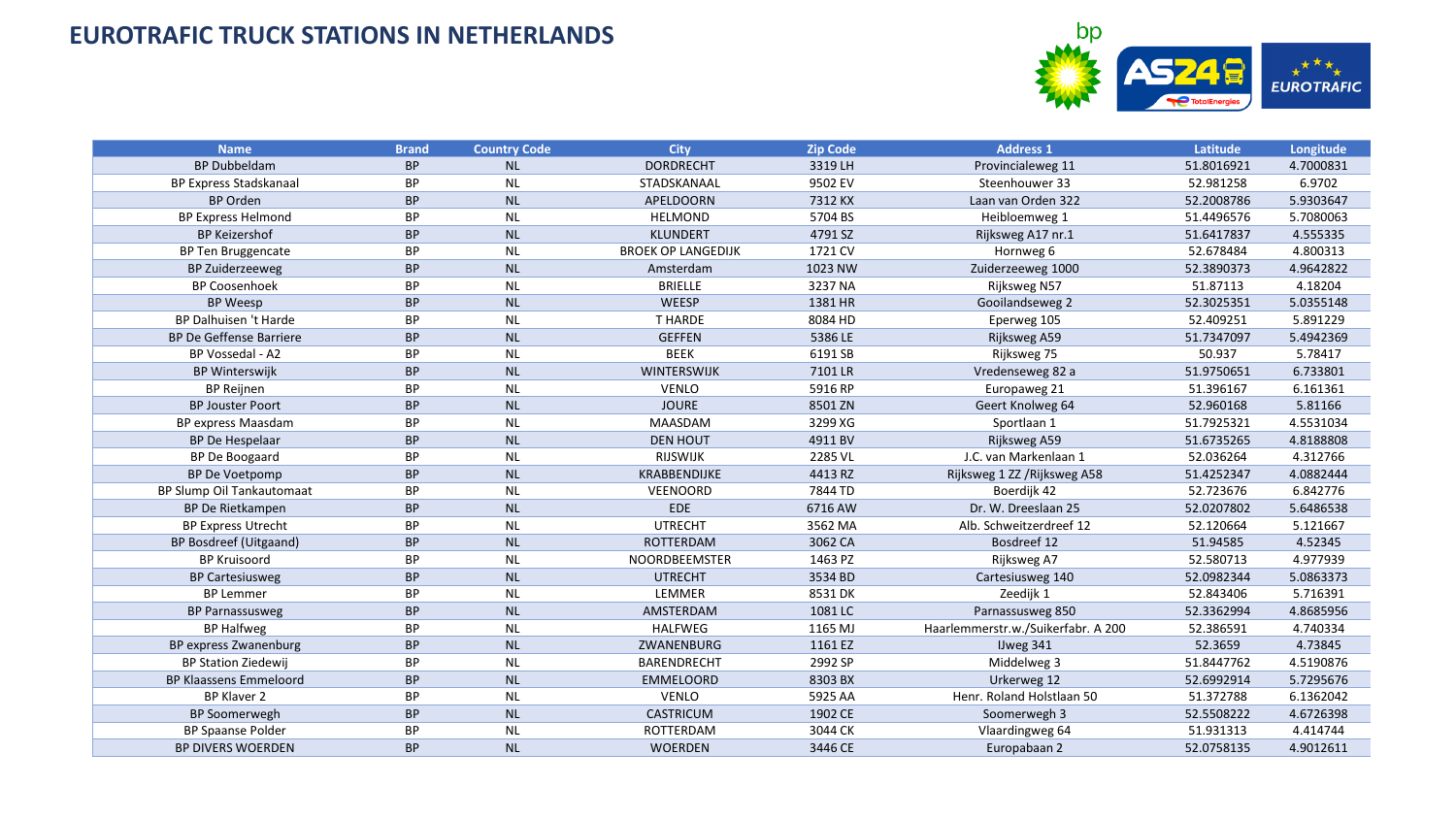

| <b>Name</b>                  | <b>Brand</b> | <b>Country Code</b> | <b>City</b>           | <b>Zip Code</b> | <b>Address 1</b>           | Latitude   | Longitude |
|------------------------------|--------------|---------------------|-----------------------|-----------------|----------------------------|------------|-----------|
| BP Lopik (Overzijde)         | <b>BP</b>    | <b>NL</b>           | <b>LOPIK</b>          | 3411 MB         | M.A. Reinaldaweg t/o 10    | 51.9785892 | 4.9784588 |
| <b>BP De Noord</b>           | BP           | <b>NL</b>           | <b>DRONTEN</b>        | 8251 GL         | De Noord 70                | 52.5354132 | 5.7227048 |
| <b>BP Budel</b>              | <b>BP</b>    | <b>NL</b>           | <b>BUDEL</b>          | 6021 CM         | Dr. A. Mathijssenstraat 46 | 51.2775    | 5.5793    |
| <b>BP Bunschoten</b>         | BP           | <b>NL</b>           | <b>BUNSCHOTEN</b>     | 3752 LM         | De Kronkels 3              | 52.2337562 | 5.3669714 |
| <b>BP</b> Gaasperdam         | <b>BP</b>    | <b>NL</b>           | AMSTERDAM             | 1106 AT         | Reewijkplein 1             | 52.296508  | 4.974248  |
| <b>BP Galgenwaard</b>        | <b>BP</b>    | <b>NL</b>           | <b>UTRECHT</b>        | 3584 AA         | Herculesplein 300          | 52.0786175 | 5.1428139 |
| BP De Voldijn                | <b>BP</b>    | <b>NL</b>           | <b>WAALRE</b>         | 5582 CJ         | Burg. Mollaan 1a           | 51.4041536 | 5.4620826 |
| <b>BP Biemond Aalsmeer</b>   | <b>BP</b>    | <b>NL</b>           | AALSMEER              | 1431 GE         | Lakenblekerstraat 5        | 52.2601994 | 4.7721213 |
| <b>BP Hoefplan</b>           | <b>BP</b>    | <b>NL</b>           | <b>ALKMAAR</b>        | 1816 ML         | Martin Luther Kingweg 10   | 52.6353158 | 4.7198456 |
| BP van Dijk                  | <b>BP</b>    | <b>NL</b>           | <b>UDDEL</b>          | 3888 NJ         | Meervelderweg 143          | 52.2448224 | 5.7539871 |
| <b>BP Veghel</b>             | <b>BP</b>    | <b>NL</b>           | <b>VEGHEL</b>         | 5464 VA         | Udenseweg 3                | 51.619221  | 5.5636523 |
| <b>BP De Keern</b>           | <b>BP</b>    | <b>NL</b>           | <b>HOORN</b>          | 1622 NA         | Keern 17                   | 52.645025  | 5.049501  |
| <b>BP De Ketel</b>           | <b>BP</b>    | <b>NL</b>           | PAPENDRECHT           | 3356 LD         | Ketelweg 91                | 51.827682  | 4.733111  |
| BP Slump Oil Joure           | BP           | <b>NL</b>           | <b>JOURE</b>          | 8501 MK         | Geert Knolweg 52b          | 52.960978  | 5.80885   |
| <b>BP Heuthorst</b>          | <b>BP</b>    | <b>NL</b>           | <b>GENDRINGEN</b>     | 7081 AD         | Industrieweg 29            | 51.876879  | 6.38208   |
| <b>BP Meiberg</b>            | BP           | <b>NL</b>           | WEERT                 | 6004 RW         | Rijksweg A2                | 51.2548101 | 5.7675508 |
| <b>BP Manders</b>            | <b>BP</b>    | <b>NL</b>           | <b>SCHIJNDEL</b>      | 5482 WR         | Ericastraat 5              | 51.633375  | 5.414972  |
| <b>BP express Aalsmeer</b>   | BP           | <b>NL</b>           | AALSMEER              | 1432 ES         | Machineweg 301             | 52.2665591 | 4.8001306 |
| <b>BP Hellevoetsluis</b>     | <b>BP</b>    | <b>NL</b>           | <b>HELLEVOETSLUIS</b> | 3225 LL         | Nijverheidsweg 10          | 51.8411371 | 4.1700249 |
| <b>BP Nieuwe Hemweg</b>      | <b>BP</b>    | <b>NL</b>           | AMSTERDAM             | 1013 BG         | Nieuwe Hemweg 11           | 52.393645  | 4.8650242 |
| BP Slump Oil - Moll          | <b>BP</b>    | <b>NL</b>           | <b>GORREDIJK</b>      | 8401 GC         | Wetterkant 2               | 53.0091544 | 6.053794  |
| <b>BP Wierenga</b>           | <b>BP</b>    | <b>NL</b>           | APELDOORN             | 7336 AR         | Europaweg 154              | 52.1947934 | 5.939901  |
| <b>BP Elsgeest</b>           | <b>BP</b>    | <b>NL</b>           | <b>OEGSTGEEST</b>     | 2343 ZZ         | Rijksweg A44               | 52.197651  | 4.469858  |
| <b>BP Huizum</b>             | <b>BP</b>    | <b>NL</b>           | LEEUWARDEN            | 8934 BV         | Drachtsterweg 4            | 53.194316  | 5.816198  |
| <b>BP Rondweg</b>            | <b>BP</b>    | <b>NL</b>           | <b>DALFSEN</b>        | 7721 AA         | Rondweg 20-22              | 52.5094012 | 6.2632325 |
| <b>BP Express Kerkdriel</b>  | BP           | <b>NL</b>           | KERKDRIEL             | 5331 CJ         | Kerkstraat 116             | 51.7693635 | 5.3254804 |
| <b>BP Oud Beijerland</b>     | <b>BP</b>    | <b>NL</b>           | <b>OUD-BEYERLAND</b>  | 3261 KX         | Beneden Oostdijk 18        | 51.8248457 | 4.420031  |
| BP Kempenbaan I (Uitgaand)   | BP           | <b>NL</b>           | <b>TILBURG</b>        | 5022 KC         | Kempenbaan 35              | 51.548816  | 5.110391  |
| <b>BP Cornelis Douwesweg</b> | <b>BP</b>    | <b>NL</b>           | AMSTERDAM             | 1033 NP         | Corn. Douwesweg 15         | 52.4152778 | 4.8748075 |
| <b>BP Middenweg</b>          | BP           | <b>NL</b>           | Sittard               | 6134 AT         | Middenweg 100              | 50.9852518 | 5.8440592 |
| <b>BP Tjalklaan</b>          | <b>BP</b>    | <b>NL</b>           | ROTTERDAM             | 3044 AZ         | Tjalklaan 12               | 51.92219   | 4.421203  |
| BP Zuid-Oost                 | BP           | <b>NL</b>           | <b>HOOGEVEEN</b>      | 7905 GD         | Buizerdlaan 147            | 52.720313  | 6.5059849 |
| <b>BP De Baandert</b>        | <b>BP</b>    | NL                  | HEEMSKERK             | 1962 WH         | De Baandert 3              | 52.5098147 | 4.6883162 |
| <b>BP De Geusselt</b>        | <b>BP</b>    | <b>NL</b>           | <b>MAASTRICHT</b>     | 6225 XW         | Dr. Schaepmanstraat 75     | 50.855831  | 5.715516  |
| <b>BP Well</b>               | <b>BP</b>    | <b>NL</b>           | WELL                  | 5855 CB         | Moleneind 19               | 51.5555181 | 6.0984955 |